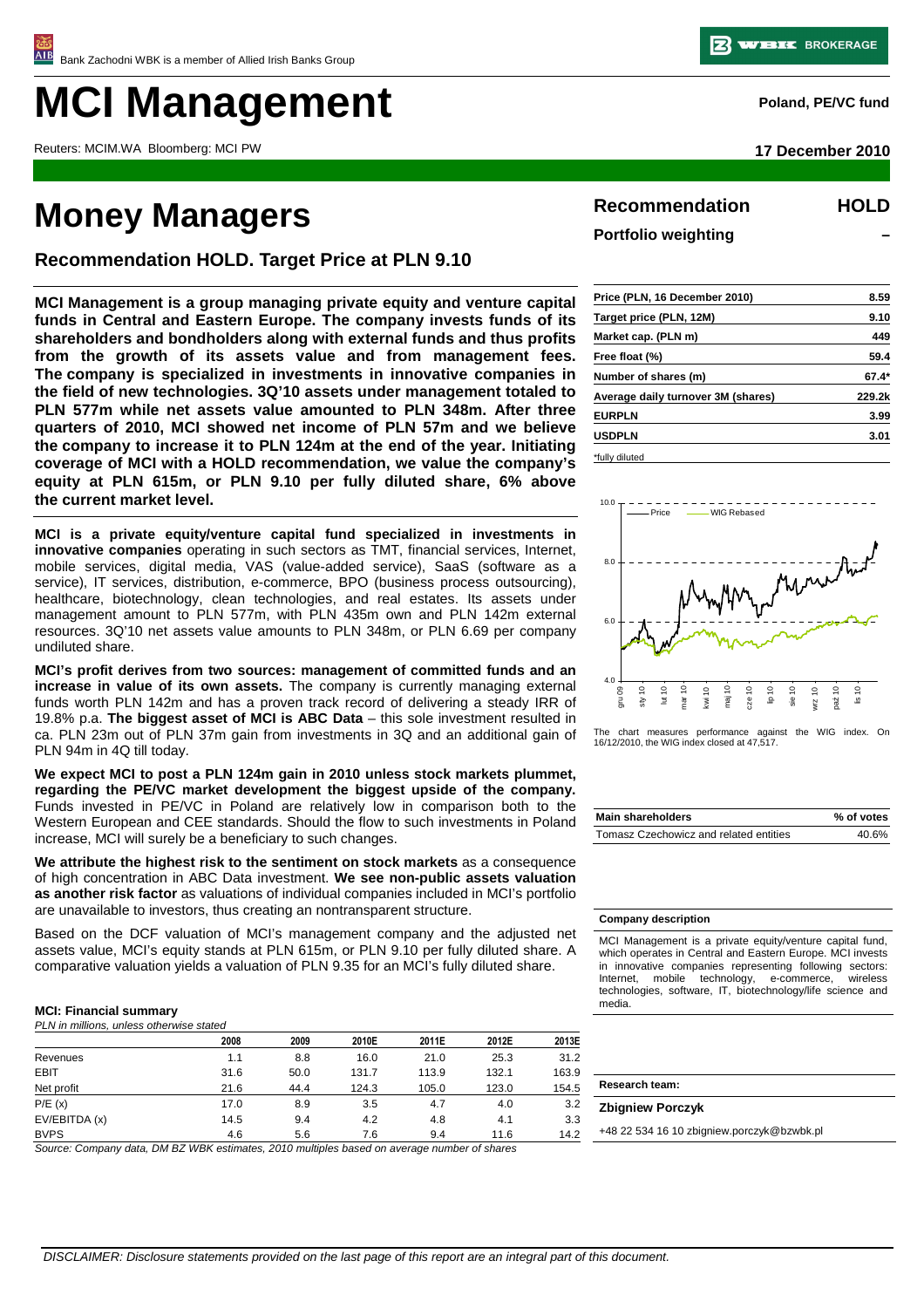# **Table of contents**

Throughout the report we use the share prices as of December 16, 2010.

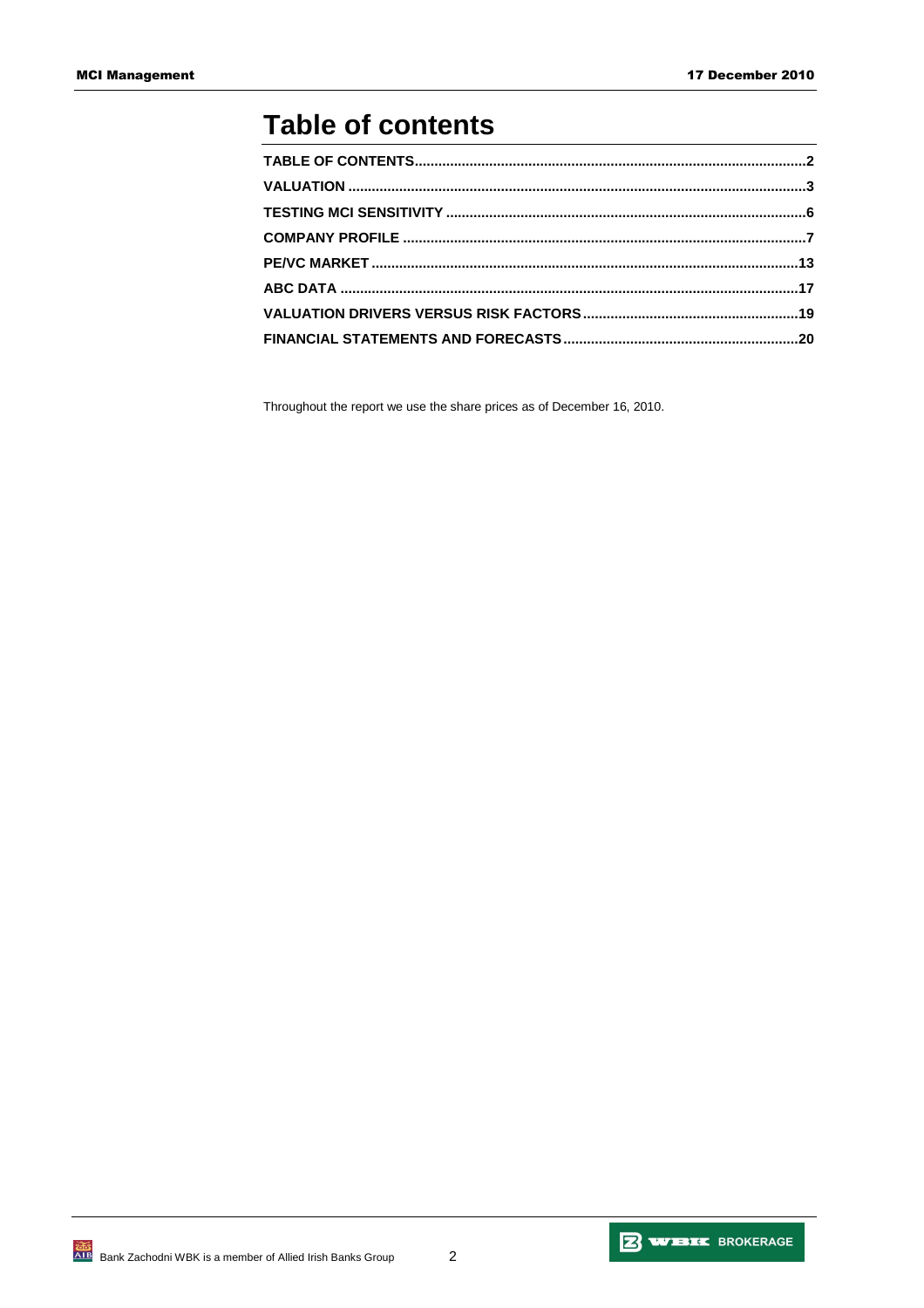# **Valuation**

Below we present our approach to the valuation of MCI. To begin with, MCI is a private equity fund which invests its own funds in order to benefit from its increase in value. Moreover, it also invests funds of other investors along with its own resources and charges a management fee. Therefore, our valuation of MCI is composed of two components: the management company and the value of MCI's own assets.

Our DCF valuation yields MCI's 12-month target price of PLN 9.1, whereas the comparable valuation indicates share price of PLN 9.35.

# **DCF**

We base our valuation of the management company on the following assumptions:

- **Assets under management**: we have considered only AUM of outside investors, IRR of 20%, annual inflows of 10%. We assumed AUM at the end of 2010 at the level of PLN 160m.
- **Management fee**: we have assumed a 3% charge for the entire forecasting period. We have not included any carry interest income.
- **EBITDA margin:** we have assumed a 50% margin for the entire forecasting period.
- **WACC**: we have assumed a RFR of 6.0%, ERP of 5.0%, unlevered beta of 1.2, 19% tax rate and 25% of debt financing. All in all, we have arrived at WACC of 12.4%.
	- **Terminal growth rate** of 1%.

#### **Fig. 1. MCI: DCF analysis**

PLN in millions, unless otherwise stated

|                              | 2010E | 2011E | 2012E | 2013E | 2014E | 2015E | 2016E | 2017E | 2018E | 2019E |
|------------------------------|-------|-------|-------|-------|-------|-------|-------|-------|-------|-------|
| <b>AUM</b>                   | 160   | 189   | 237   | 294   | 366   | 455   | 566   | 703   | 875   | 1,088 |
| Management fee               | 3.3   | 5.2   | 6.4   | 8.0   | 9.9   | 12.3  | 15.3  | 19.0  | 23.7  | 29.4  |
| <b>EBITDA</b>                | 1.6   | 2.6   | 3.2   | 4.0   | 4.9   | 6.2   | 7.7   | 9.5   | 11.8  | 14.7  |
| Tax                          | 0.3   | 0.5   | 0.6   | 0.8   | 0.9   | 1.2   | 1.5   | 1.8   | 2.2   | 2.8   |
| Free cash flow               | 1.3   | 2.1   | 2.6   | 3.2   | 4.0   | 5.0   | 6.2   | 7.7   | 9.6   | 11.9  |
| <b>RFR</b>                   | 6.0%  |       |       |       |       |       |       |       |       |       |
| Debt risk premium            | 4.8%  |       |       |       |       |       |       |       |       |       |
| ERP                          | 5.0%  |       |       |       |       |       |       |       |       |       |
| Beta unlevered               | 1.2   |       |       |       |       |       |       |       |       |       |
| <b>Beta levered</b>          | 1.5   |       |       |       |       |       |       |       |       |       |
| Tax rate                     | 19%   |       |       |       |       |       |       |       |       |       |
| <b>Cost of equity</b>        | 13.6% |       |       |       |       |       |       |       |       |       |
| Cost of debt after tax       | 8.7%  |       |       |       |       |       |       |       |       |       |
| % D                          | 25%   |       |       |       |       |       |       |       |       |       |
| <b>WACC</b>                  | 12.4% |       |       |       |       |       |       |       |       |       |
| PV FCF 2010-2019             | 24    |       |       |       |       |       |       |       |       |       |
| Terminal growth              | 1.0%  |       |       |       |       |       |       |       |       |       |
| Terminal Value (TV)          | 161   |       |       |       |       |       |       |       |       |       |
| PV TV                        | 50    |       |       |       |       |       |       |       |       |       |
| <b>Total EV (1 Jan 2010)</b> | 74    |       |       |       |       |       |       |       |       |       |
| Month                        | 12    |       |       |       |       |       |       |       |       |       |
| Total EV (1 Dec 2010)        | 83    |       |       |       |       |       |       |       |       |       |
| Total EV (1 Dec 2011)        | 95    |       |       |       |       |       |       |       |       |       |
| AUM growth                   | n.a.  | 18.4% | 24.9% | 24.3% | 24.4% | 24.4% | 24.4% | 24.4% | 24.4% | 24.4% |
| Management fee growth        | n.a.  | 60.2% | 21.9% | 24.6% | 24.3% | 24.4% | 24.4% | 24.4% | 24.4% | 24.4% |
| AUM growth                   | n.a.  | 18.4% | 24.9% | 24.3% | 24.4% | 24.4% | 24.4% | 24.4% | 24.4% | 24.4% |
| <b>EBITDA</b> margin         | 1.0%  | 1.4%  | 1.4%  | 1.4%  | 1.4%  | 1.4%  | 1.4%  | 1.4%  | 1.4%  | 1.4%  |
| Source: DM BZ WBK estimates  |       |       |       |       |       |       |       |       |       |       |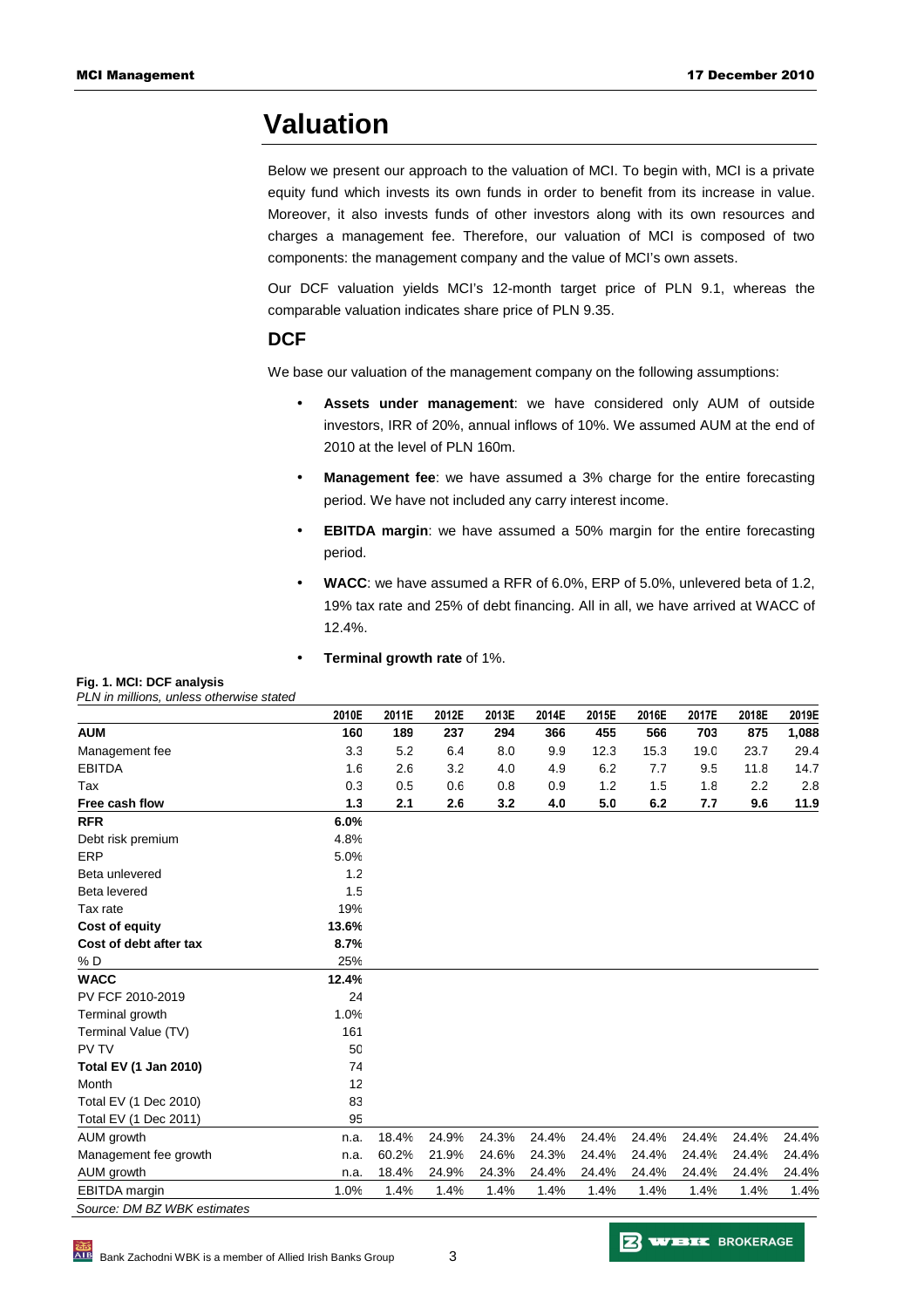As far as the valuation of MCI's assets is concerned, a multi-level approach should be considered. As the company is an investment fund, its assets should be perceived from the perspective of its net assets value (NAV). MCI's assets are revalued each quarter by the company itself, then audited by an auditor (Ernst & Young), and finally approved by a depositary (ING). As the company's investments are closed-end funds, one does not have access to the valuation of specific assets in MCI's portfolio and must take provided valuation for granted.

The first stage is to calculate MCI's NAV which is the fair value of the company's investments at the end of each quarter. In order to get more updated data, one can divide MCI's portfolio into publicly traded and non-public companies. Publicly traded companies, such as ABC Data, can be revalued using the current market price, and thus we have arrived at an adjusted NAV.

Thus we have arrived at the proxy of MCI's assets present value. However, we have to also take into account the recent changes in MCI's assets structure. On 22 November, 2010, MCI acquired assets worth PLN 42m net for 5.6m shares. Moreover, we also included a potential dilution effects steaming from convertible bonds and management incentive program. Please bear in mind that all those changes both increase MCI's number of shares and the value of its NAV.

Finally, MCI is a close-end-fund that does not provide investors with a insight into its investments and their valuations. Thus, we applied a 10% discount to MCI's non-public assets valuation so that this risk of the insufficient transparency could be taken into account.

#### **Fig. 2. MCI: DCF valuation summary table**  PLN in millions unless otherwise stated

|                    |     |                 | Total value per |
|--------------------|-----|-----------------|-----------------|
|                    | EV  | <b>Total EV</b> | share           |
| Management company | 95  |                 |                 |
| adj. NAV           | 520 |                 |                 |
|                    |     | 615             | 9.12            |

Source: DM BZ WBK estimates, fully diluted number of shares

# **Comparable valuation**

We have compared MCI against Polish and international peers, all in the field of fund management. It has to be underlined that we derive only management company value from the comparable valuation, without NAV. We have used the price-to-sale ratio, as sales are the effect of scale of the managed funds, and the price-to-assets-undermanagement ratio based on the most current information concerning AUM.

The comparative valuation indicates that MCI's management part share price ranges from PLN 1.47 to PLN 1.88 (see Figure 4). Awarding equal weights for P/S average and P/AUM ratio we have arrived at PLN 1.64 valuation per share, or EV of PLN 110m.

Overall, using the comparative valuation for the management company and adding MCI's adjusted net assets value we arrive at the valuation of PLN 9.35 per company share.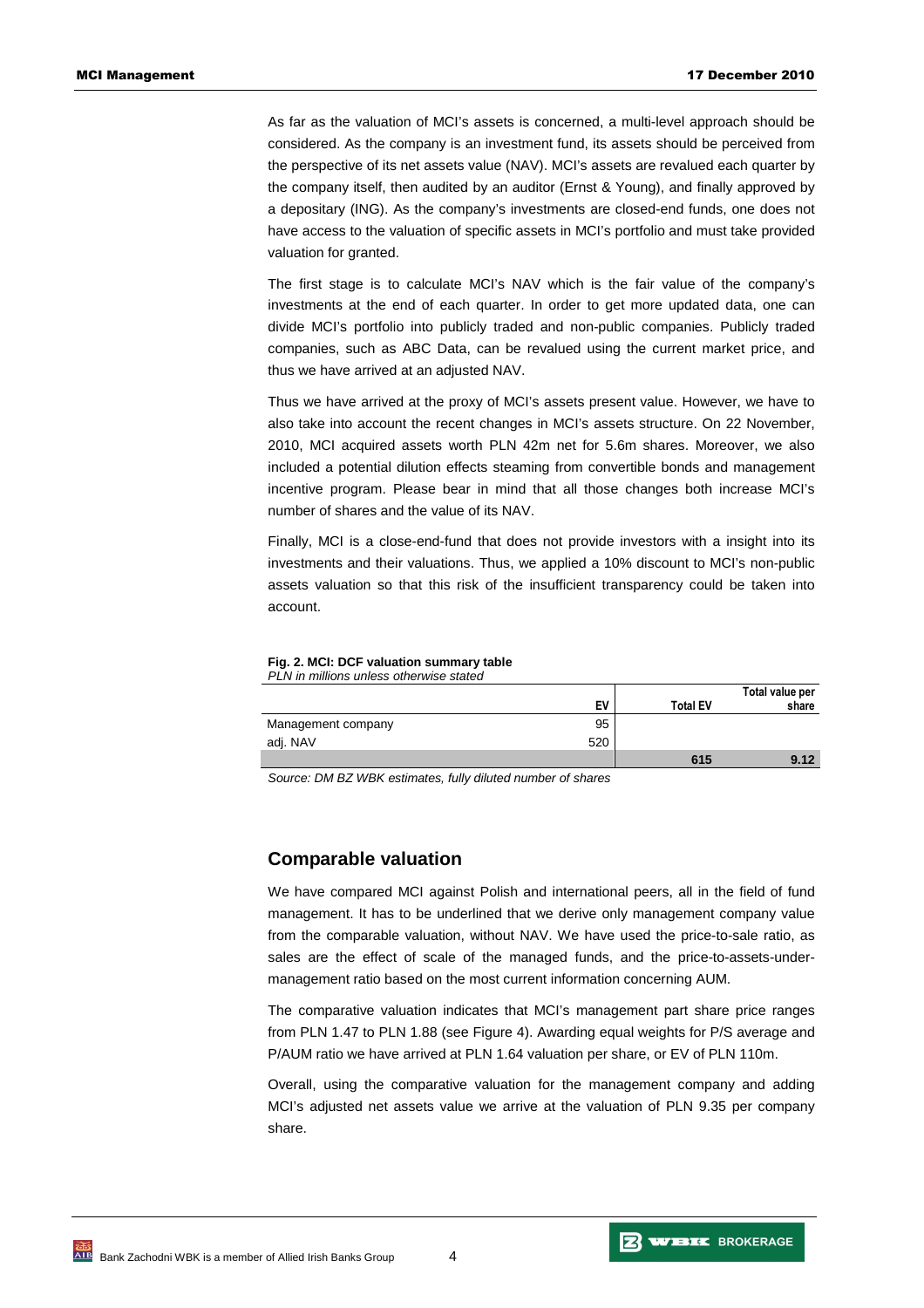### **Fig. 3. MCI: Peer group multiples**

|                                                                      |              |            | <b>Market Cap</b> |       | P/S   |       | <b>P/AUM</b> |
|----------------------------------------------------------------------|--------------|------------|-------------------|-------|-------|-------|--------------|
| Company                                                              | <b>Price</b> | Currency   | (EURm)            | 2010E | 2011E | 2012E | 2010         |
| <b>MCI</b><br><b>MCI management</b>                                  | 8.59         | <b>PLN</b> | 113               | 36.1  | 27.5  | 22.9  | 0.94         |
| company*                                                             | 0.88         | <b>PLN</b> |                   | 3.7   | 2.8   | 2.3   | 0.10         |
| <b>Blackstone Group LP</b><br>Partners Group Holding                 | 13.41        | <b>USD</b> | 11098             | 1.3   | 1.0   | 0.7   | 0.03         |
| AG                                                                   | 178.40       | <b>CHF</b> | 3731              | 12.7  | 11.0  | 9.2   | 0.18         |
| Quercus TFI SA                                                       | 3.30         | <b>PLN</b> | 59                | n.a.  | n.a.  | n.a.  | 0.16         |
| <b>BMP AG</b><br><b>BBI Capital Narodowy</b><br>Fundusz Inwestycyjny | 3.76         | <b>PLN</b> | 17                | n.a.  | n.a.  | n.a.  | 0.15         |
| S.A.                                                                 | 1.53         | <b>PLN</b> | 20                | n.a.  | n.a.  | n.a.  | 0.55         |
| <b>Median</b>                                                        |              |            |                   | 7.0   | 6.0   | 5.0   | 0.16         |

Source: Bloomberg, DM BZ WBK estimates, \*MCI share price reduced by adjusted net assets value per diluted share (PLN 7.71)

#### **Fig. 4. MCI: Comparable valuation**

| PLN                       |       |       |       |              |         |
|---------------------------|-------|-------|-------|--------------|---------|
|                           |       | P/S   |       | <b>P/AUM</b> | Average |
|                           | 2010E | 2011E | 2012E | 2010         |         |
|                           | 1.66  | 1.88  | 1.86  | 1.47         |         |
| Average (price per share) |       |       | 1.80  |              | 1.64    |
| Average (EV, PLN m)       |       |       | 121   | 99           | 110     |

Source: DM BZ WBK estimates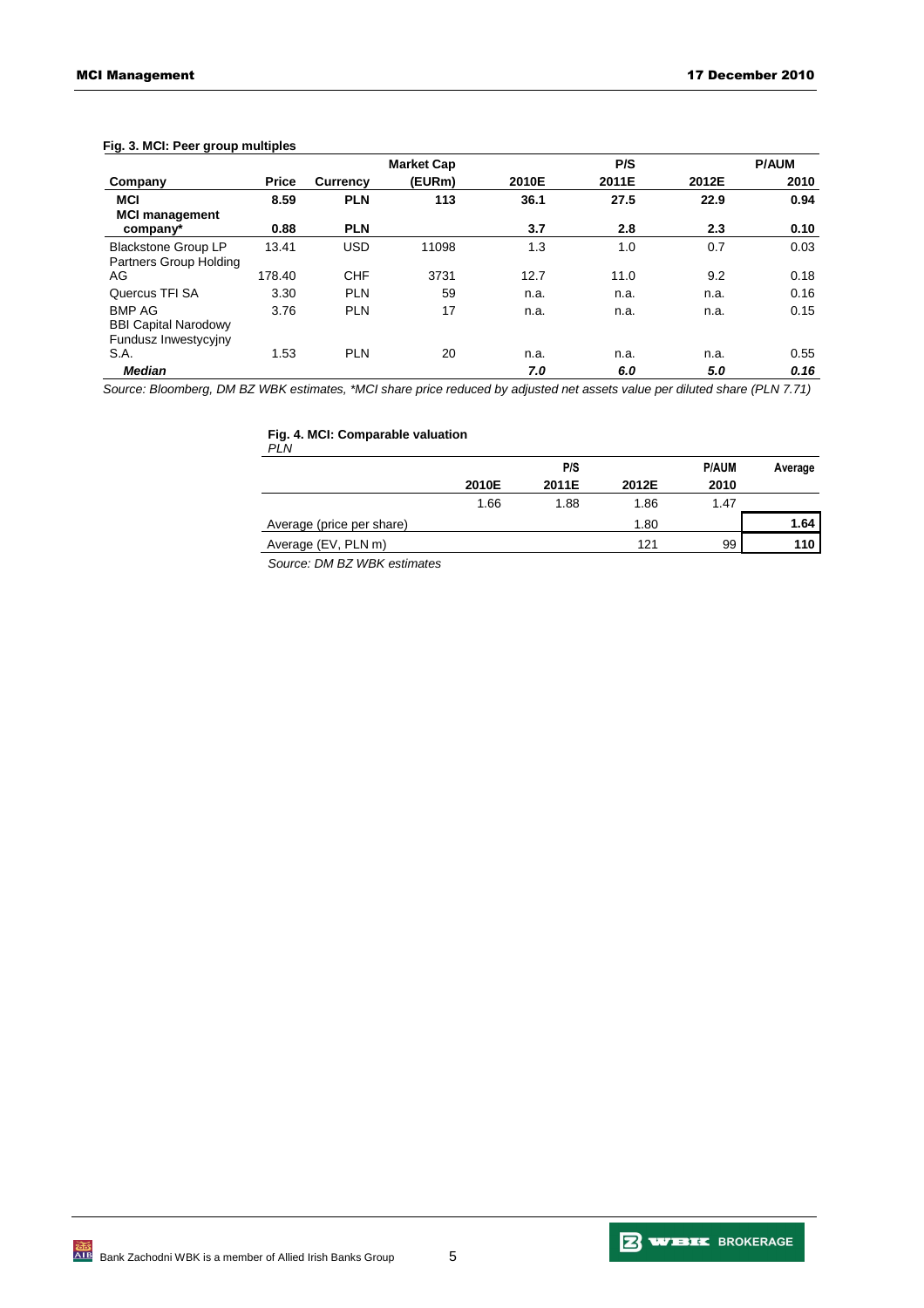# **Testing MCI sensitivity**

In our view, any company may be best tested through looking at its sensitivity factors. Below, we present a valuation matrix dependent on the RFR and the terminal growth rate. We also list some possible scenarios affecting MCI's valuation and a comment on the company's share price dependence on ABC Data market performance.

| <b>Terminal</b> | <b>Risk free rate</b> |      |      |      |      |      |      |  |
|-----------------|-----------------------|------|------|------|------|------|------|--|
| growth rate     | 5.4%                  | 5.6% | 5.8% | 6.0% | 6.2% | 6.4% | 6.6% |  |
| $-0.5%$         | 1.38                  | 1.35 | 1.32 | 1.30 | 1.27 | 1.24 | 1.22 |  |
| $0.0\%$         | 1.42                  | 1.39 | 1.36 | 1.33 | 1.30 | 1.27 | 1.25 |  |
| 0.5%            | 1.46                  | 1.43 | 1.40 | 1.37 | 1.34 | 1.31 | 1.28 |  |
| $1.0\%$         | 1.51                  | 1.47 | 1.44 | 1.41 | 1.38 | 1.34 | 1.32 |  |
| 1.5%            | 1.56                  | 1.52 | 1.48 | 1.45 | 1.42 | 1.38 | 1.35 |  |
| 2.0%            | 1.61                  | 1.57 | 1.54 | 1.50 | 1.46 | 1.43 | 1.39 |  |
| 2.5%            | 1.68                  | 1.63 | 1.59 | 1.55 | 1.51 | 1.48 | 1.44 |  |

#### **Fig. 5. MCI management part: Valuation sensitivity matrix**  In PLN, unless otherwise stated

Source: DM BZ WBK estimates

As ABC Data constitutes a large part of MCI's valuation, it should be viewed as a risk factor to MCI's valuation. Figure 6 presents MCI's sensitivity to ABC Data's share price fluctuations. Please note that our valuation report on ABC Data dated 30 September, 2010, yields the company's share value at PLN 3.25.

#### **Fig. 6. MCI: sensitivity to ABC Data share price**  In PLN, unless otherwise stated

|  | <b>ABC Data share price</b> | Implied share price | % change |  |  |  |  |
|--|-----------------------------|---------------------|----------|--|--|--|--|
|  | 2.50                        | 7.49                | $-18%$   |  |  |  |  |
|  | 2.77                        | 7.71                | $-15%$   |  |  |  |  |
|  | 3.00                        | 7.90                | $-13%$   |  |  |  |  |
|  | 3.25                        | 8.10                | $-11%$   |  |  |  |  |
|  | 3.50                        | 8.32                | $-9%$    |  |  |  |  |
|  | 4.00                        | 8.92                | $-2%$    |  |  |  |  |
|  | 4.17                        | 9.12                | $0\%$    |  |  |  |  |

Source: DM BZ WBK estimates

#### **Fig. 7. MCI and ABC Data relative share prices performance**



Source: Bloomberg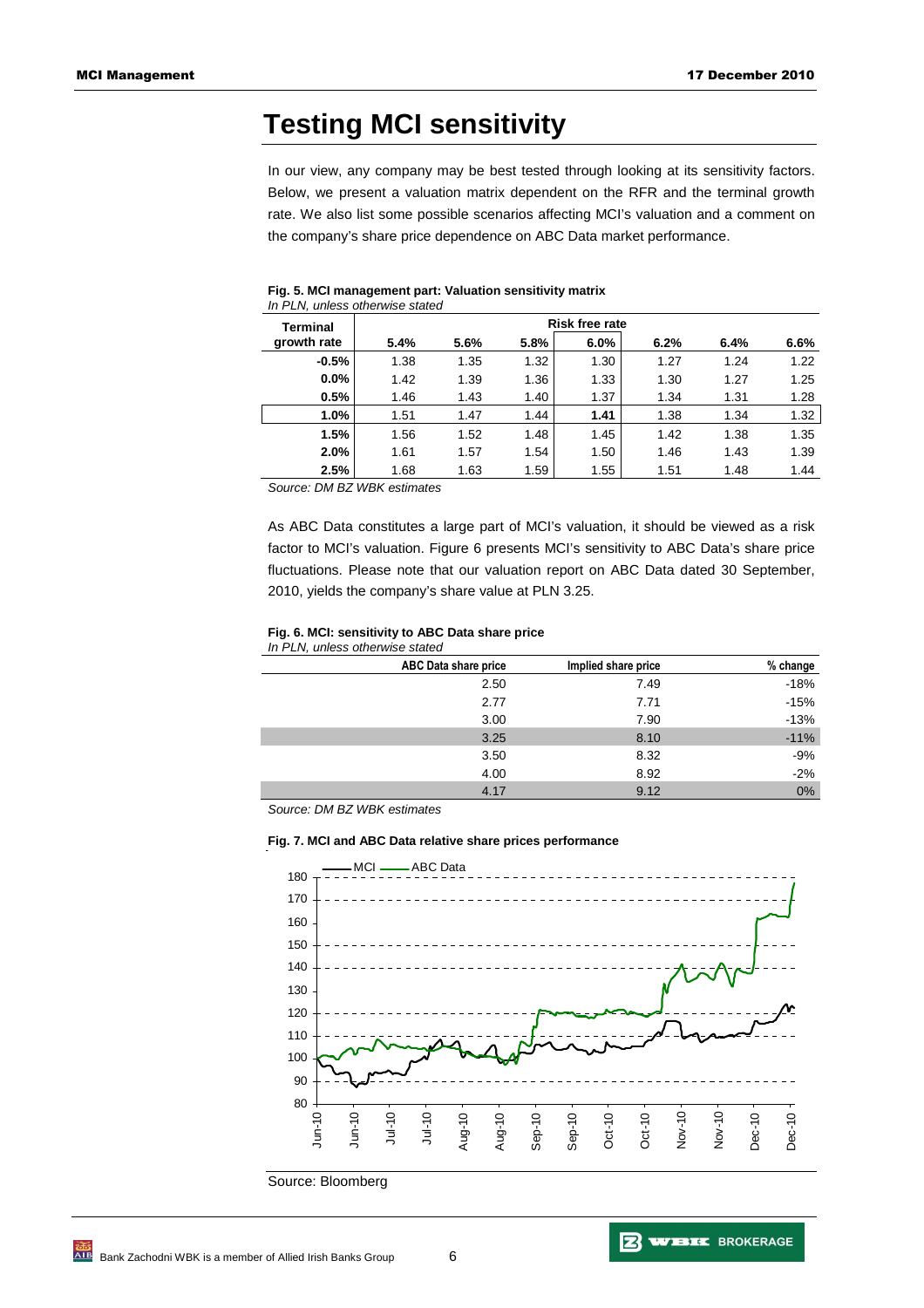# **Company profile**

MCI is a group managing private equity and venture capital funds in Central and Eastern Europe. The company was established in 1999 and was listed on the WSE in 2001. MCI invests funds of its shareholders and bondholders along with external funds and thus profits from the growth of its assets value and from management fees. The company specializes in investments in innovative companies operating in such sectors as TMT, financial services, internet, mobile services, digital media, VAS (value-added service), SaaS (software as a service), IT services, distribution, e-commerce, BPO (business process outsourcing), healthcare, biotechnology, clean technologies, and real estates. Currently, the company manages six funds: MCI.TechVentures 1.0, MCI.EuroVentures 1.0, MCI.BioVentures FIZ, Helix Ventures Partners FIZ, MCI Gandalf Aktywnej Alokacji SFIO, and MCI.ImmoVentures FIZ. So far, MCI has executed 38 investment projects, 17 full exits and six partial exit transactions. The company managed to deliver IRR 19.8% from the beginning of its operations.

**Fig. 8. MCI: Group structure** 



Source: Company data, \*under organization, \*\*Acquired in November 2010

An important characteristic of MCI operations is that it invests in and manages both its own and external funds. In an investment process, the company gathers private investors, institutional ones and government agencies, such as Krajowy Fundusz Kapitalowy, who jointly commit to future investments. That means that all investors are obliged to invest if an interesting investment opportunity arises. MCI, as a management company, charges a fee based on the whole amount committed, even though only a fraction of it may actually be invested. Moreover, the company may receive an extra carry interest if its return exceeds a specific threshold.

#### **Fig. 9. MCI investment structure**



**Z WELK** BROKERAGE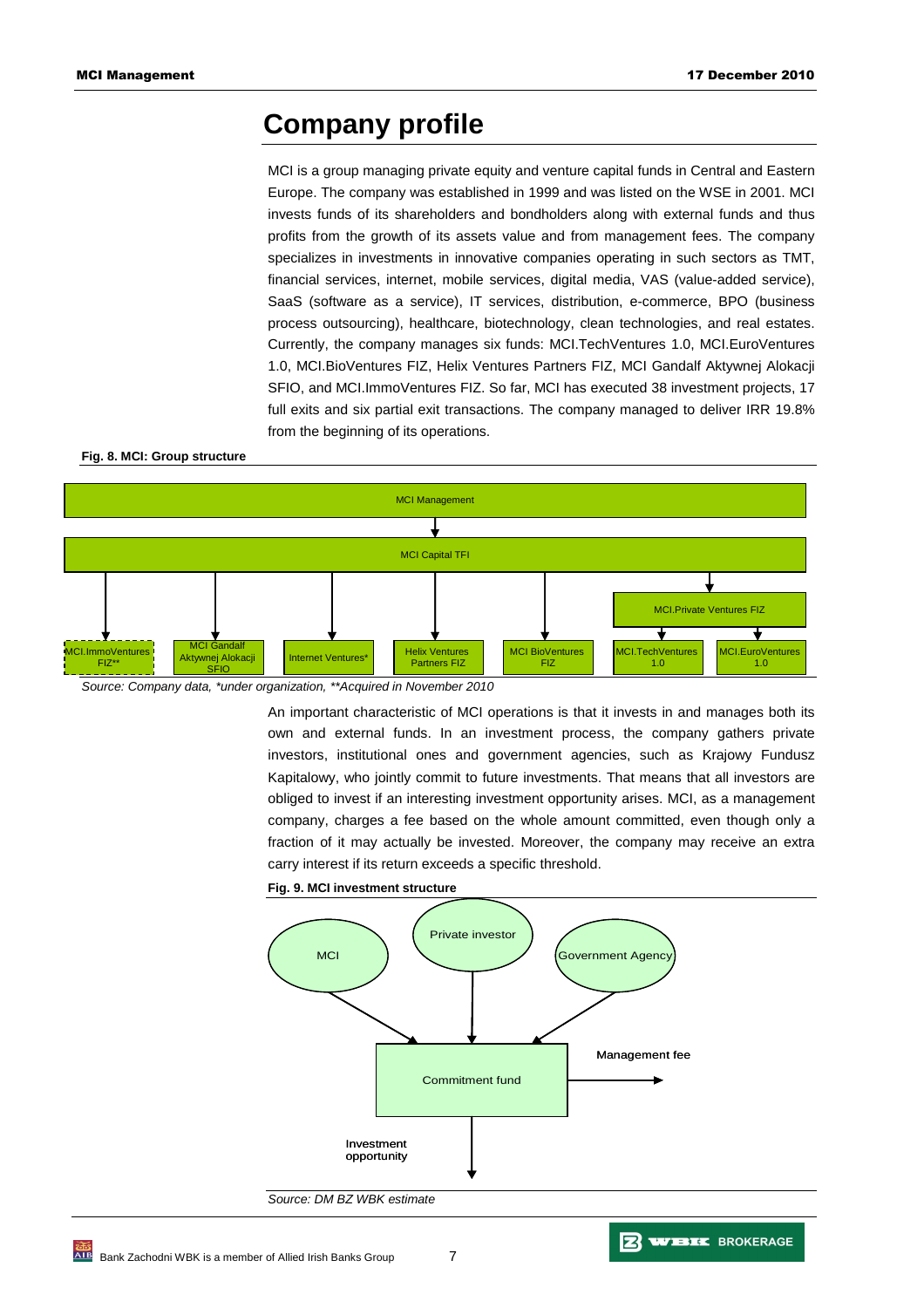Currently MCI has ca. PLN 620m of assets under management in six existing portfolios and one under organization. Please note that MCI's commitment varies depending on the fund but a trend of a decreasing share can be observed in newly created funds. Figure 10 summarizes the company's investments.

#### **Fig. 10. MCI: managed funds summary**

| Fund                                                   | Type & investment size  | No. of companies<br><b>Assets</b> |                     | <b>MCI share</b> | <b>Management fee</b> |
|--------------------------------------------------------|-------------------------|-----------------------------------|---------------------|------------------|-----------------------|
|                                                        | <b>Venture Capital</b>  |                                   |                     |                  |                       |
| <b>MCI.TechVentures 1.0</b>                            | EUR 1.5-5m              | 14                                | <b>PLN 164m</b>     | 96.25%           | 3.25%                 |
|                                                        | Growth Capital          |                                   |                     |                  |                       |
| <b>MCI.EuroVentures 1.0</b>                            | EUR 5-25m               | 3                                 | <b>PLN 162m</b>     | 94.26%           | 3%                    |
|                                                        | Venture & Seed Capital  |                                   |                     |                  |                       |
| <b>MCI.BioVentures FIZ</b>                             | EUR 0.2-1m              | 5                                 | <b>PLN 20m</b>      | 88.57%           | 3.25%                 |
|                                                        | Seed Capital & Start-up |                                   | PLN 2m [PLN 40m     |                  |                       |
| <b>Helix Ventures Partners FIZ</b>                     | EUR 0.5-1.5m            | 2                                 | commitment]         | 30%              | 4.5%                  |
|                                                        | Absolute Return         |                                   |                     |                  |                       |
| MCI Gandalf Aktywnej Alokacji                          | $EUR$ 40 $k+$           |                                   | <b>PLN 21m</b>      | $0\%$            | 0%                    |
| <b>ImmoVentures FIZ</b>                                |                         |                                   | PLN 42m net         | 100%             |                       |
| <b>INTERNET VENURES</b>                                |                         |                                   | PLN 100m commitment | 25%              |                       |
| $\sim$<br>$\sim$ $\sim$<br>$\sim$ $\sim$ $\sim$ $\sim$ |                         |                                   |                     |                  |                       |

Source: Company data, DM BZ WBK estimates

**MCI.TechVentures** is a fund focused on investments in new technology (Internet, TMT, digital media, mobile, e-commerce), with target investments of EUR 1.5-5m to finance growth and/or expansion. Currently, it owns 14 companies with total assets of PLN 164m:

- Invia.cz online sales of tourist services, leader on the Czech and Slovak market
- Travelplanet.pl online sales of tourist services, leader on the Polish market, listed on the WSE
- Domzdrowia.pl online pharmacy
- Digital avenue internet and mobile services
- Geewa online games (also on the Facebook)
- Intymna.pl online underwear store
- Biznes.net community website for business people
- Telecom Media mobile advertising
- NaviExpert mobile satellite-navigation
- Retail Info Czech electronic leaflet distribution, owing also price comparison websites
- NetPress audio books, e-books, press online
- Belysio mobile community network
- Zlote Mysli e-books, audio books
- Netretail Holding (Mall.cz) online store

**MCI.EuroVentures** is a fund focused on investments in TMT and financial services, with target investments of EUR 5-25m to finance growth, expansion and buy-outs. Currently, it owns 2 companies with total assets of PLN 162m: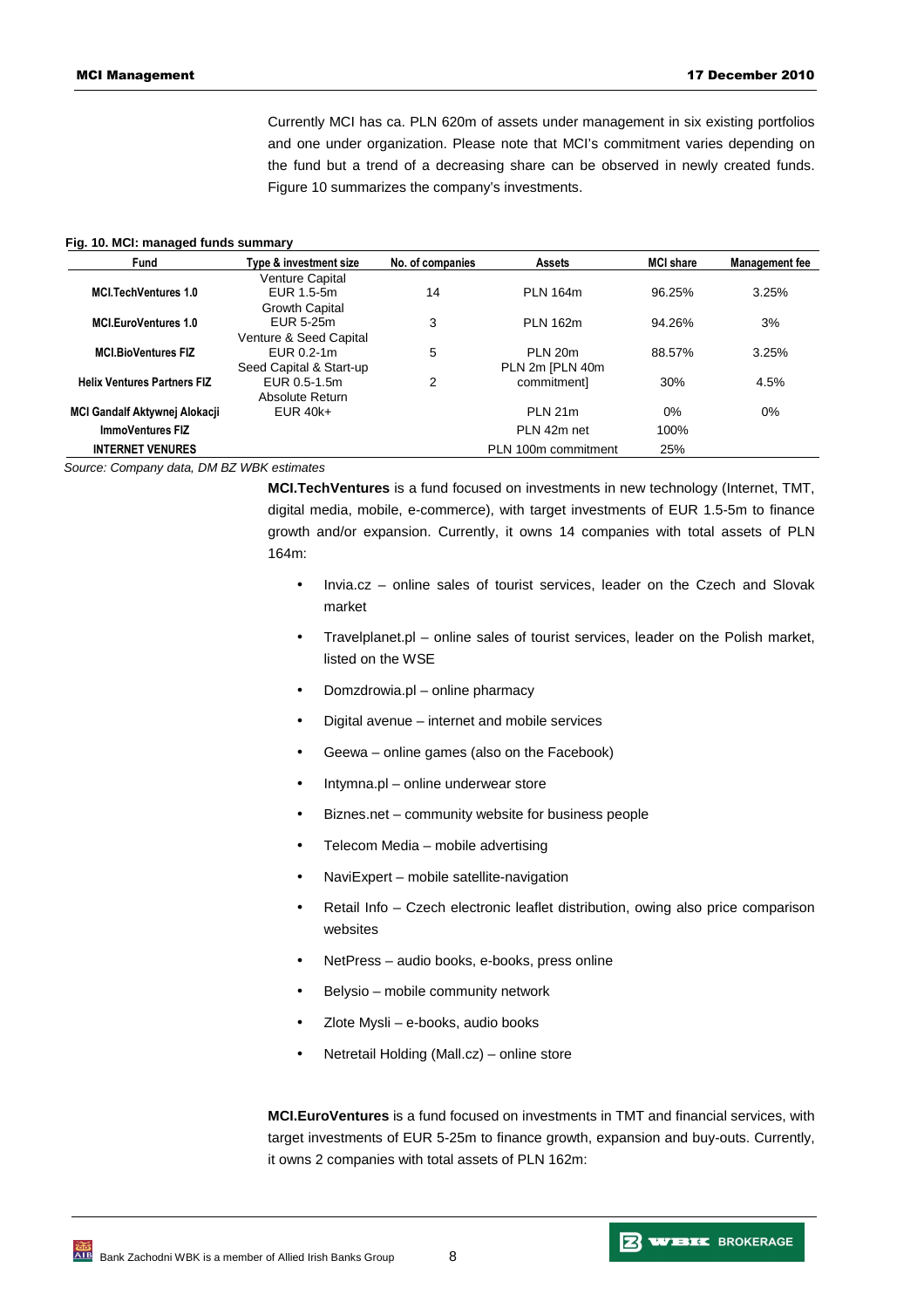- ABC Data IT distribution company which is a leader in the Polish market, operating also in the Czech and Slovak markets, listed on the WSE
- Lew Grupa pre-paid products

**MCI.BioVentures** is a fund focused on investments in healthcare, biotechnology and medicine in Poland, with target investments of EUR 0.2-1m to provide seed capital. Currently, it owns 5 companies with total assets of PLN 18m:

- 24med private healthcare
- Genomed medical diagnostics
- 4med private healthcare
- MED CASCO health insurance
- Biotech Varsovia Pharma dietary supplement producer and distributor

**Helix Ventures Partners** is a fund focused on the Internet, software and mobile technologies, with target investments of EUR 0.5-1.5m to provide seed and start-up capital. Currently, it owns 2 companies with total assets of PLN 2m:

- Msejf.pl data backup online
- eBroker.pl financial instrument comparing website

**MCI Gandalf Aktywnej Alokacji SFIO** is a total return fund investing in all major stock markets around the world, in commodity, foreign exchange and debt markets. Moreover, **ImmoVentures** fund, which was launched in November 2010, currently manages assets worth PLN 42m net and will focus on investment projects in the field of real estates. **InternetVentures** is to be launched in the near future and has a commitment fund of PLN 100m (25% from MCI).

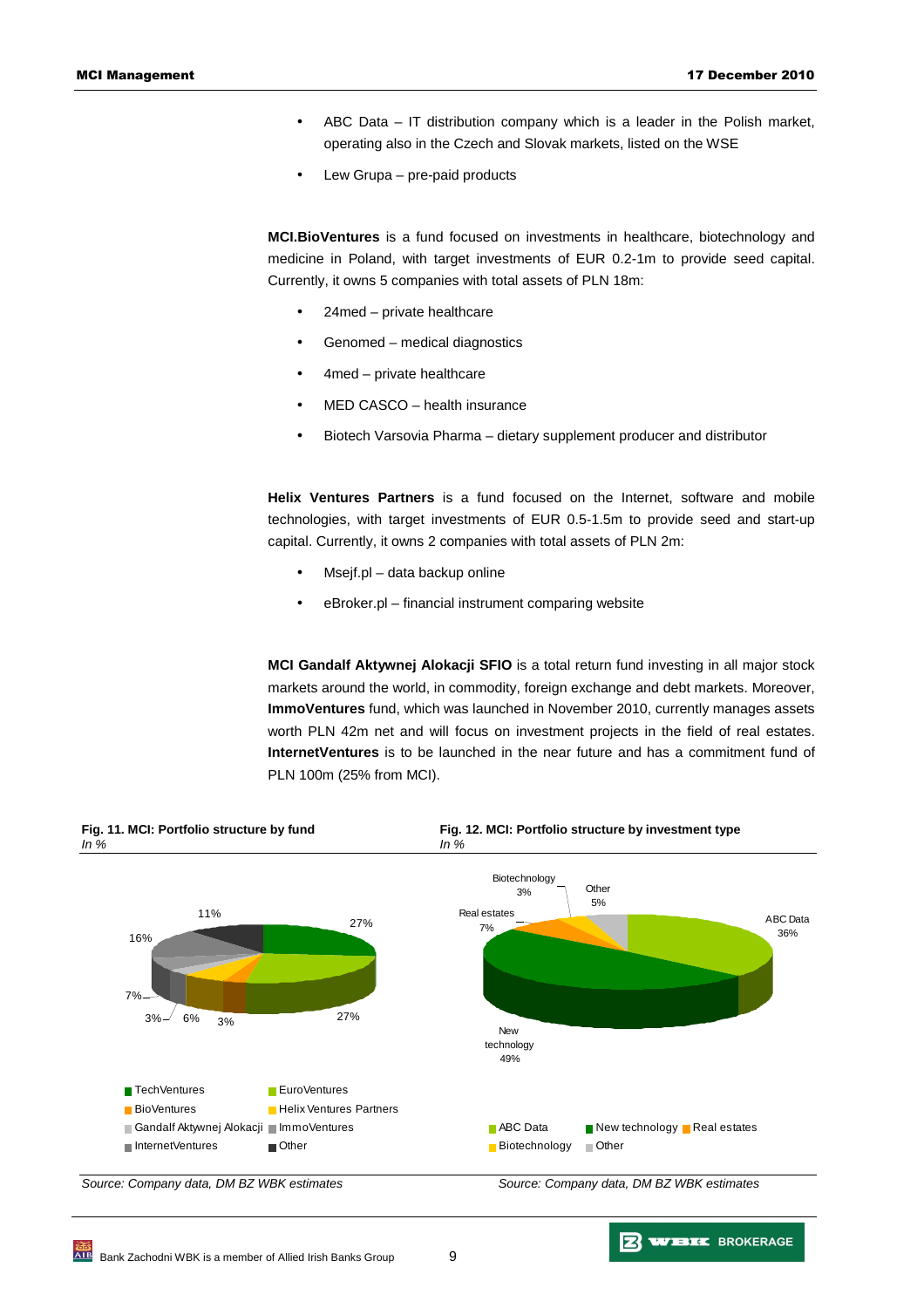

### **Fig. 13. Time structure of MCI's investments**

Source: Company data

# **Financials**

MCI's financial statements differ from statements of other companies. Revenues are solely composed of the management fee and carry interest. The most important figure on P&L is return from investment that is normally attributed to other operating profit. Recently, MCI's revenues have been growing rapidly in line with assets under management.

### **Fig. 14. MCI financials 2008-2010E**

PLN in millions unless otherwise stated

|                         | 2008 | 2009 | 1H 2010 | 1-3Q' 2010 | 2010E |
|-------------------------|------|------|---------|------------|-------|
| Revenues                | 1.1  | 8.8  | 5.4     | 8.2        | 16.0  |
| Profit from investments | 40.1 | 42.2 | 25.0    | 62.1       | 126.0 |
| EBIT                    | 32.2 | 50.0 | 26.3    | 63.4       | 131.7 |
| PBT                     | 25.1 | 42.4 | 23.1    | 58.3       | 125.3 |
| Net profit              | 21.2 | 44.4 | 21.2    | 57.1       | 124.3 |
| AUM                     | 283  | 418  | 554     | 577        | 650   |

Source: Company data, DM BZ WBK estimates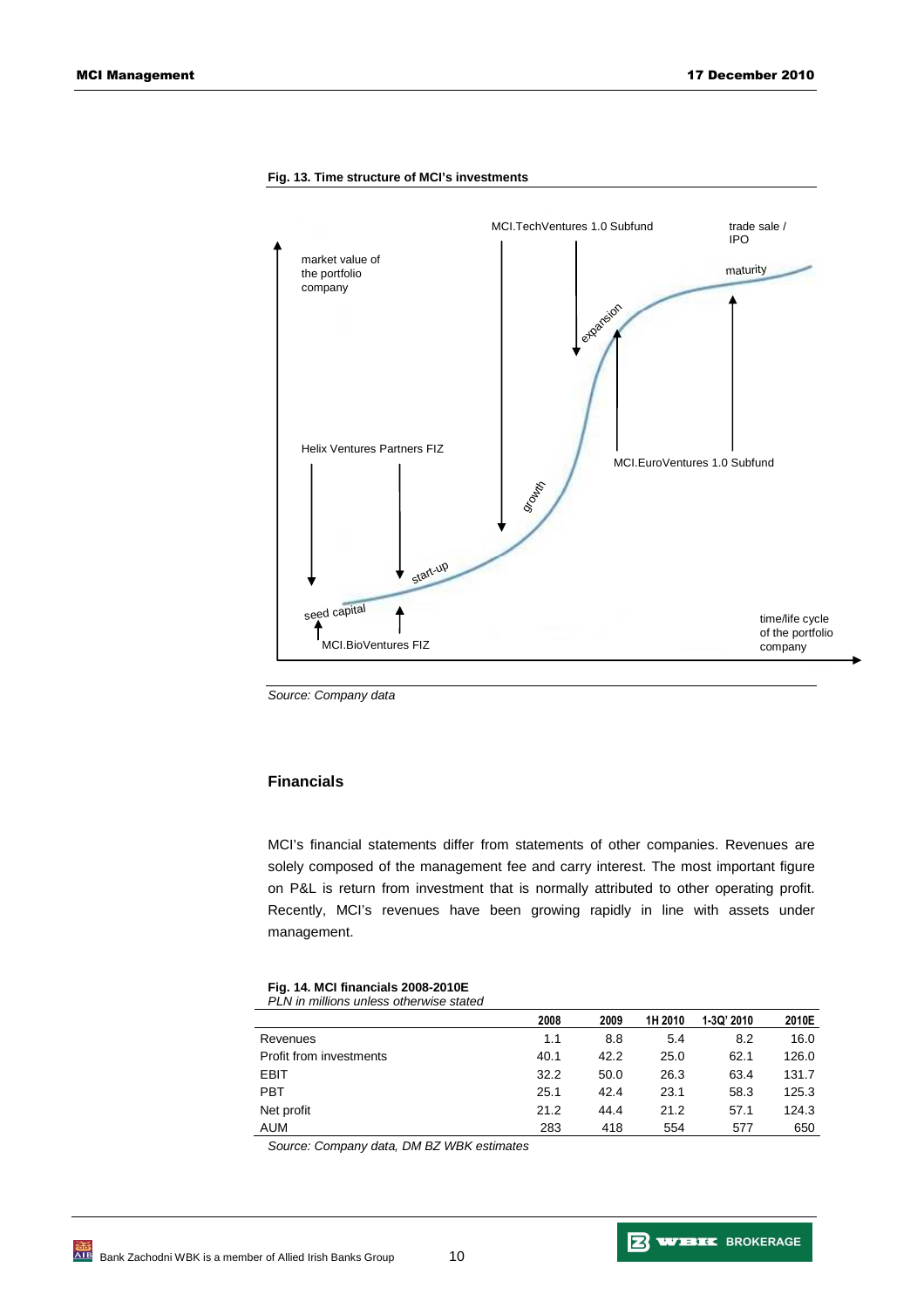The company proved to be successful with its investments as its return from investments has been growing recently. The management forecast of net profit in 2010 stands at PLN 78m. We believe that, unless prices on the WSE plummet, MCI would beat this estimate, mostly thanks to the performance of ABC Data's share price. As of the date of the report, ABC Data's share price increase resulted in ca. PLN 80m profit since the date of the issue of the official MCI's guidance.







As a PE/VC fund, MCI is commonly valued through its net assets value. This has been recently growing and amounted in 3Q'10 to PLN 348. As far as the financial leverage is concerned, MCI aims at keeping it in the 25-30% range.





Source: Company data, DM BZ WBK estimate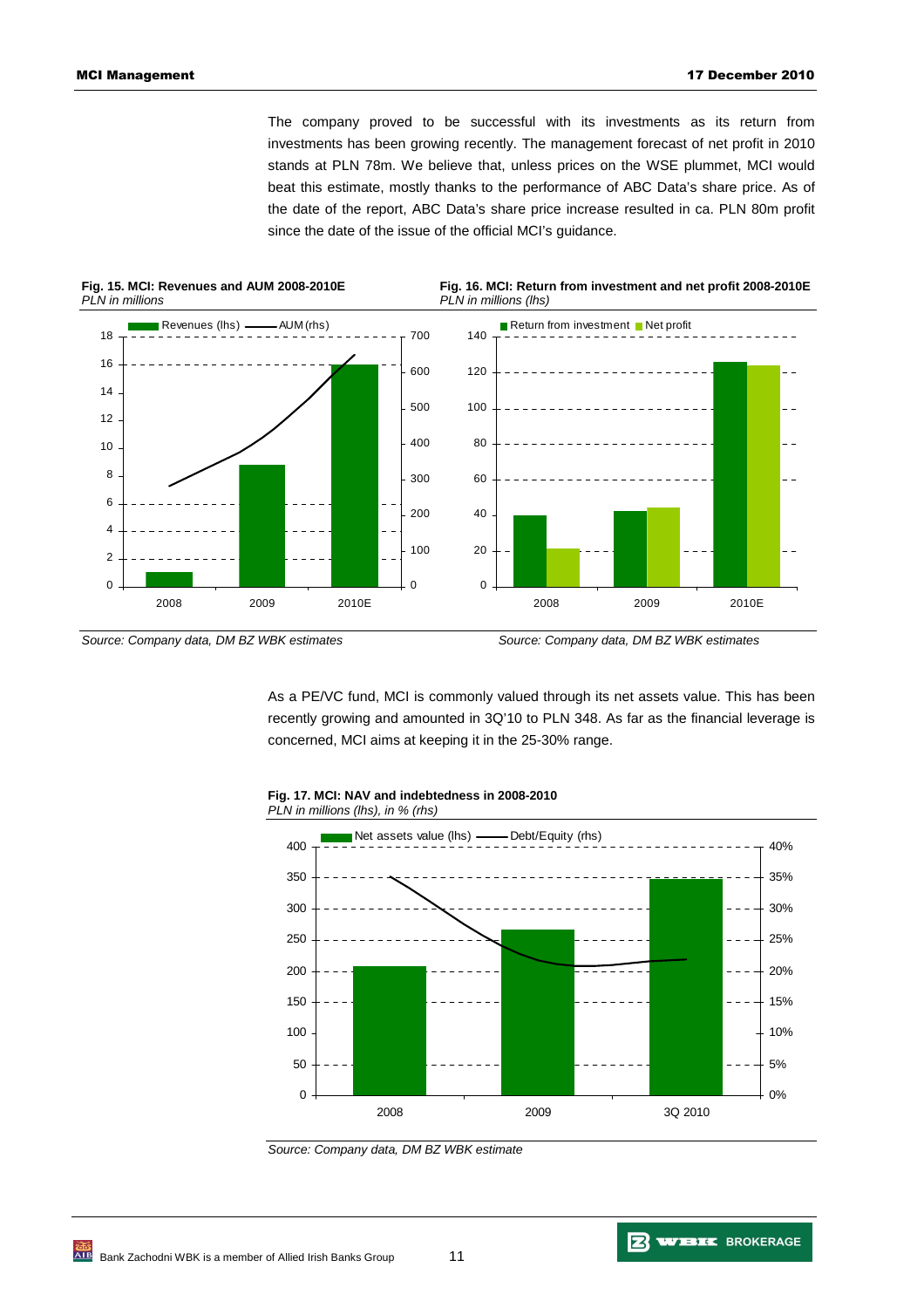

**2 WEIK BROKERAGE**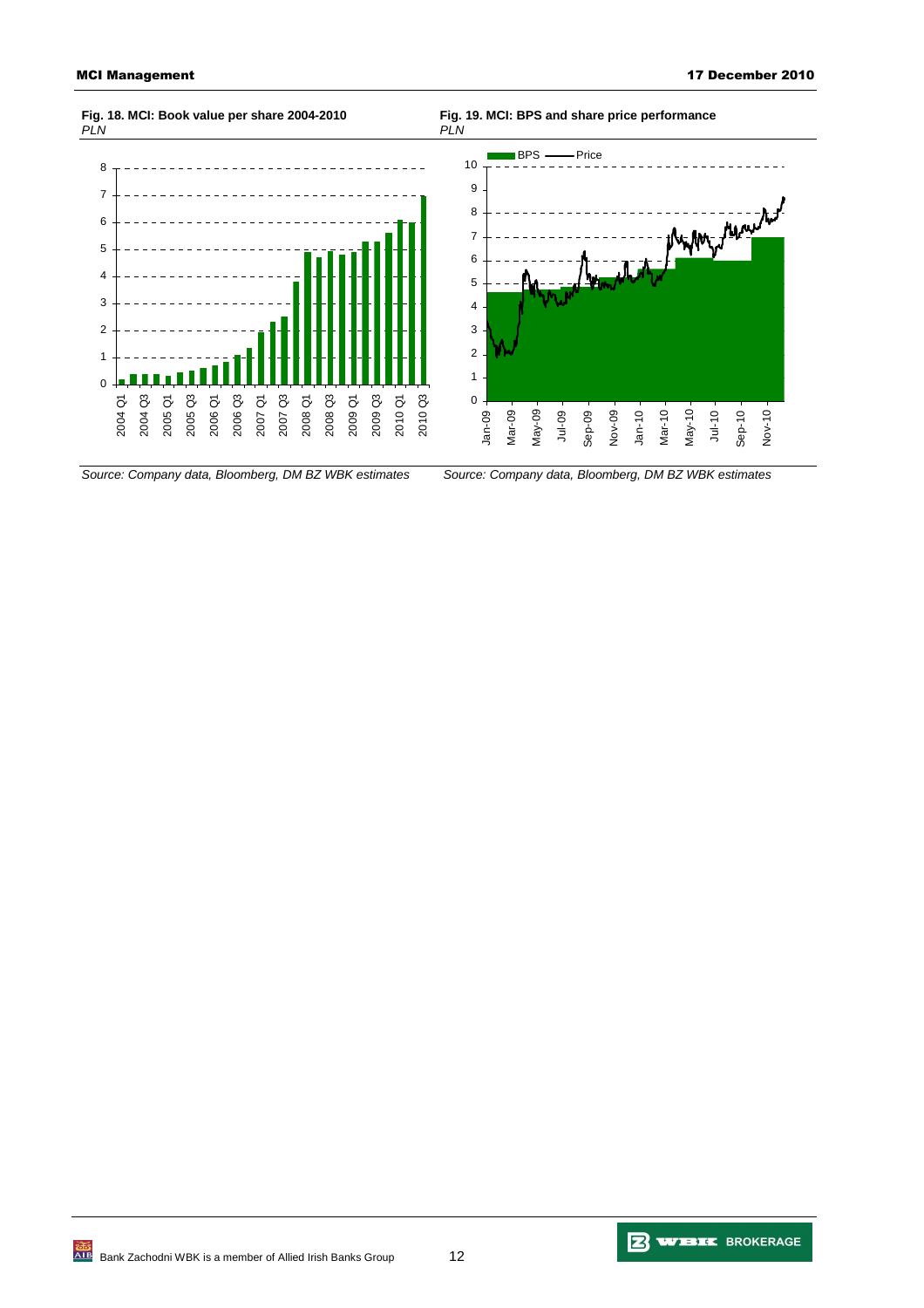# **PE/VC market**

### **General**

Private Equity/Venture Capital (PE/VC) is an asset class consisting of equity securities in operating companies that are not publicly traded on a stock exchange. Being part of so-called 'alternative-class assets' PE/VC are an integral part of well-diversified portfolios. As such investments are highly illiquid and risky, they are long-term ones and are strictly correlated with investors' appetite for risk. Therefore, funds flow to PE/VC funds in times of prosperity. In Europe and CEE, flows were record high in 2006 and plummeted in 2009.



Funds raised (lhs) - EU27 GDP growth y/y (rhs)







2000 2001 2002 2003 2004 2005 2006 2007

 $\overline{0}$ 

20

40

60

80

100

120







Source: EVCA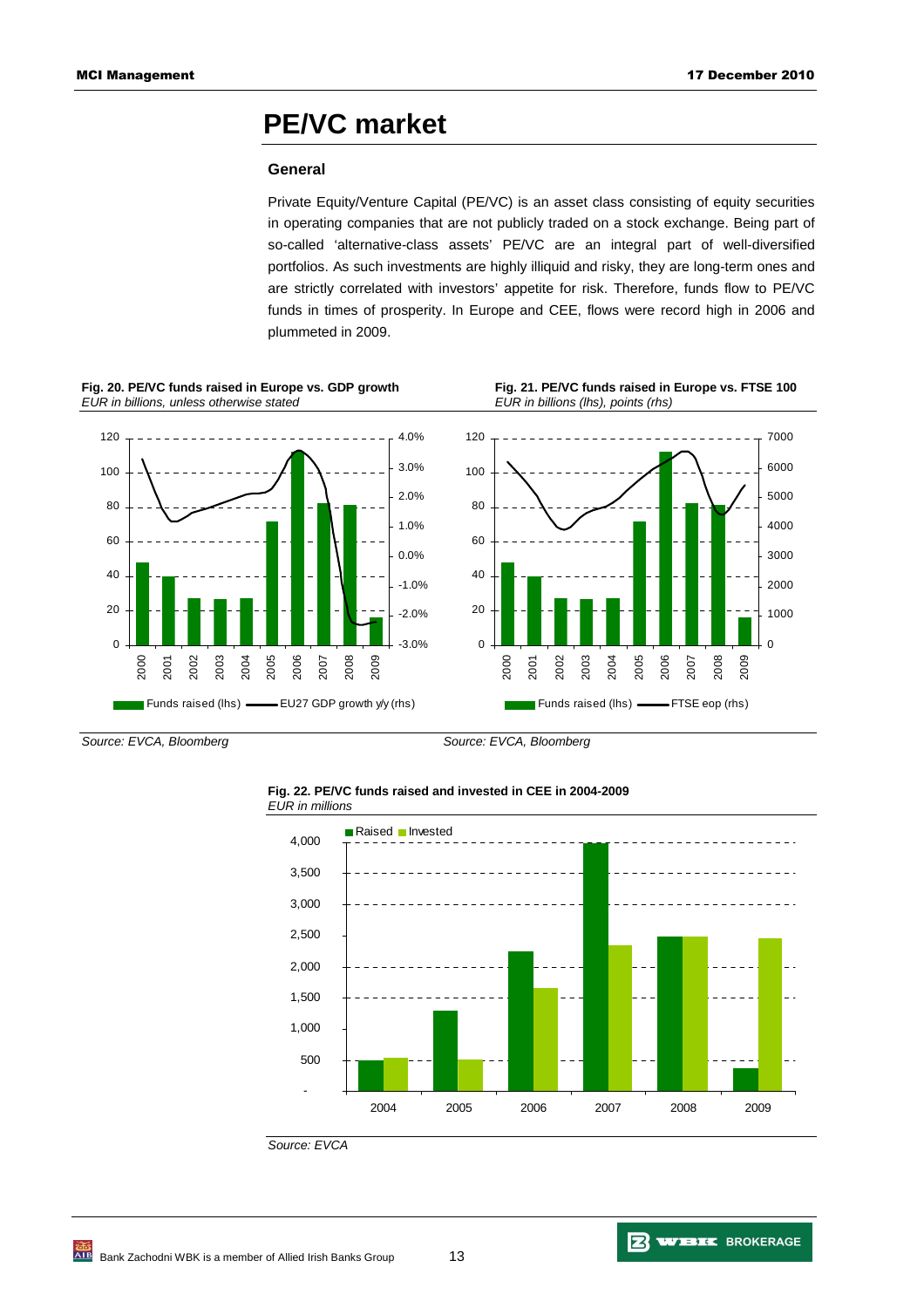Figure 20 pictures the relationship between PE/VC funds raised in Europe versus GDP growth, while Figure 21 connects funds raised with stock exchange performance. Recent data concerning GDP growth and future prospects along with good sentiment on the stock markets should imply good short-term inflow outlook, while the search for alternative investments and higher rates of return should ensure long-term PE/VC development. This should be particularly true in CEE in general and in Poland in particular, as those regions tend to be significantly underdeveloped in terms of PE/VC. Please refer to Figure 23 for more details.





Figures 24 & 25 present the PE/VC investors' structure in Europe versus CEE. The discrepancy between the share of pension funds and government agencies should be underlined. In Europe, pension funds account for 14% of total PE/VC investments, whereas in CEE, only for 2%. On the contrary, government agencies invest only 12% in Europe versus impressive 30% in CEE.



Source: EVCA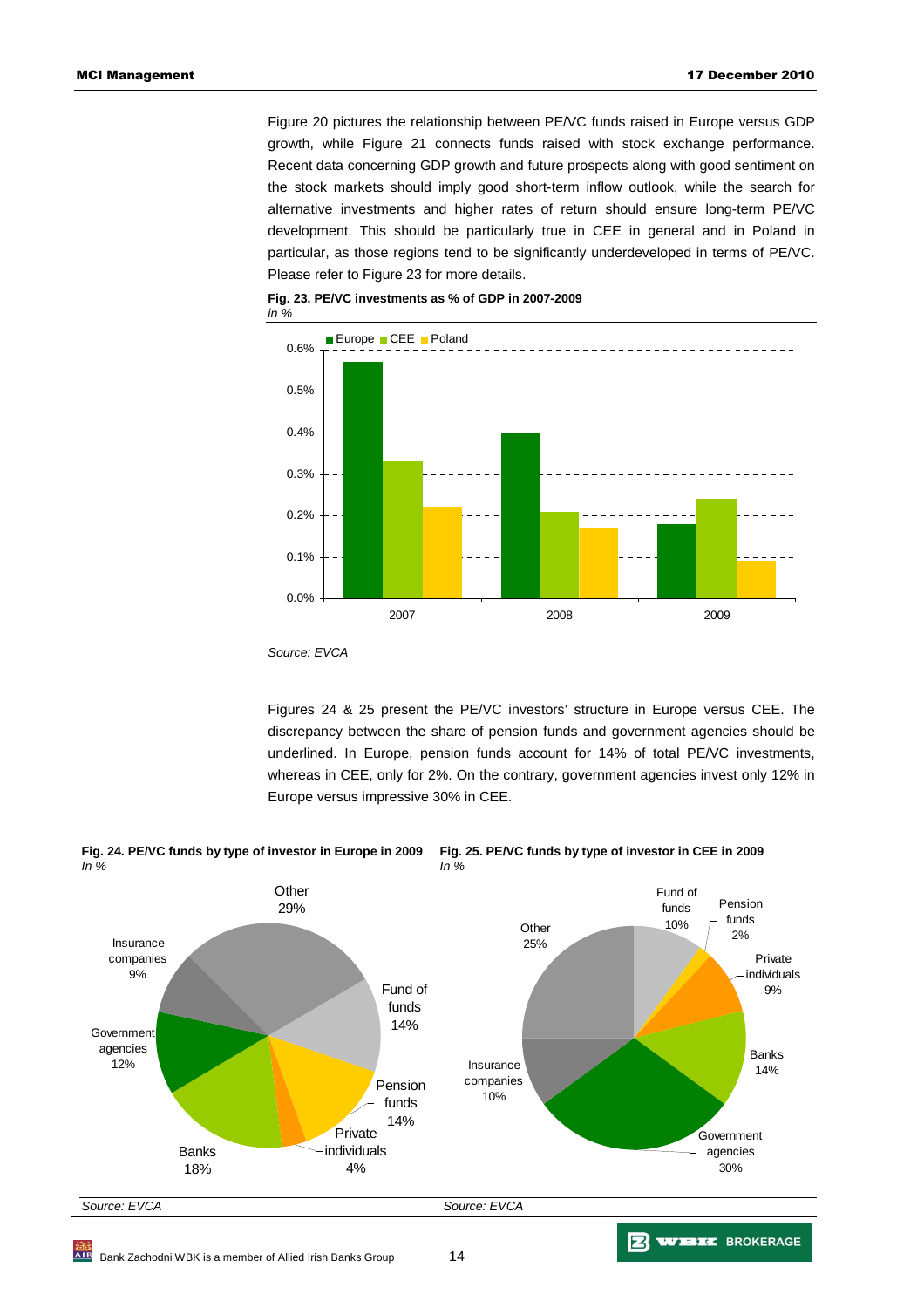Figure 26 presents historical returns on different classes of assets. Over the last 10-year period, gold proved to be the best investment, with CAGR at the level of 14.4%, oil being the second one with CAGR of 10.2%. The investment in S&P500 did not prove to be a good choice at all, delivering a negative return.



in %



Source: Bloomberg, DM BZ WBK estimates

### **PE/VC structure**

PE/VC funds invest in non-public companies at different stages of their development. **Seed financing** is the very first stage of financing and refers to providing a new enterprise with funds necessary to start the business so that it has enough funds to sustain itself for a period of development until it reaches either a state at which it is able to continue funding itself, or has created something of value so that it is worthy of a future round of funding. **Start-up** financing goes to existing companies with a limited operating history, often in a phase of development and search for markets. **Growth** capital is provided to well established companies which seek further growth opportunities, while capital for **expansion** is provided for large companies, rather growing with the market, which would like to expand their activities to different markets or through acquisitions.

### **Fig. 27. Stages of PE/VC investments**



**Z WEIK** BROKERAGE

Source: DM BZ WBK estimates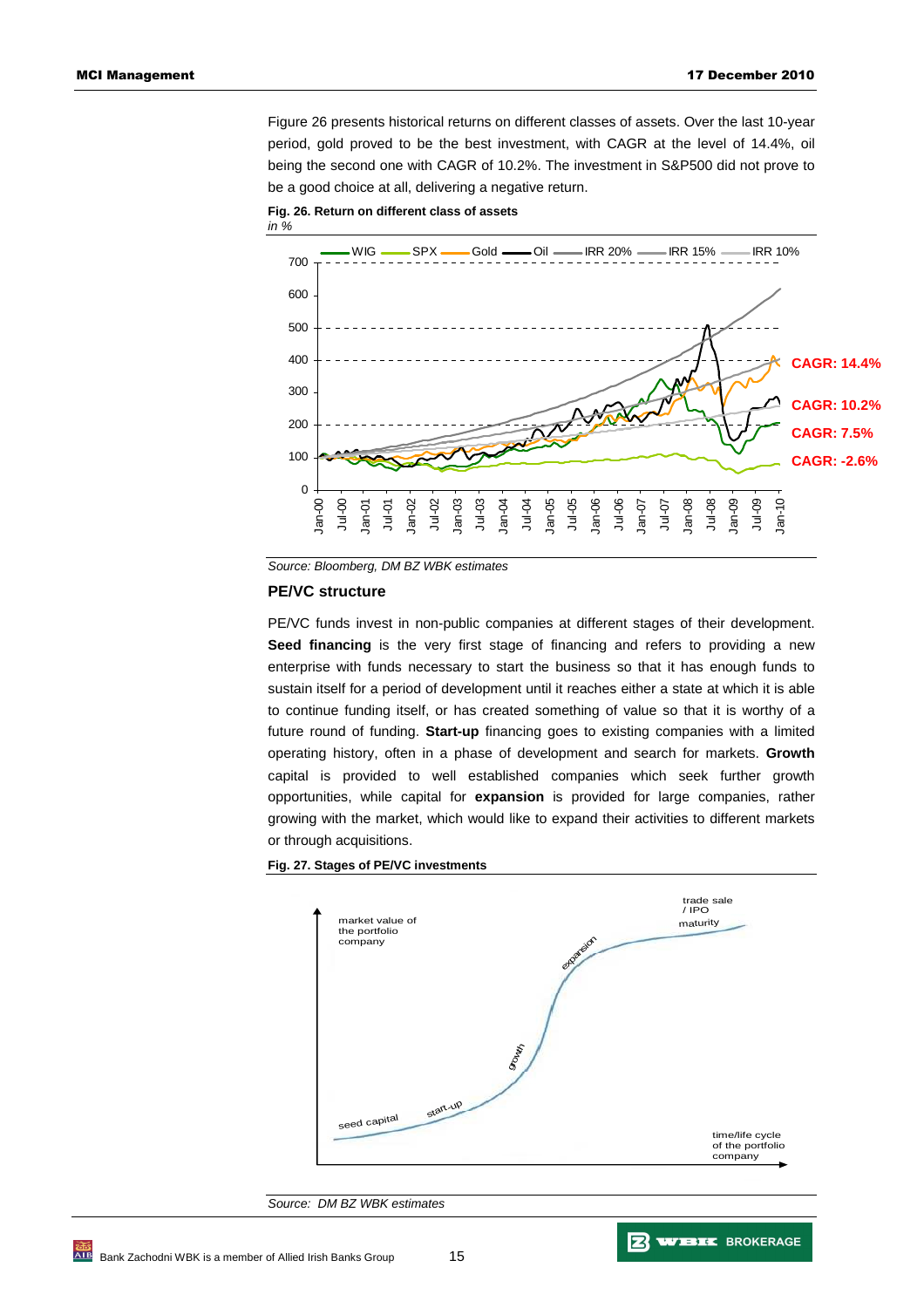In the PE/VC market, potential investors may either invest directly into interesting companies, either into a closed-end fund or into a fund of funds. This structure is presented in Figure 28. Moreover, data presented in Figure 29 provides a deeper insight into the PE/VC investment structure in Europe. Most of funds are invested into buyout activities, with later stage and growth capital investments being the second most important group. Such a structure stems from the fact that alter-financing requires more capital and is a less risky activity than financing the first stages of any company development.

#### **Fig. 28. Investment process**



Source: DM BZ WBK estimates

#### **Fig. 29. PE/VC investments segmentation in Europe in 2005-2009**



Source: EVCA

**ALB** Bank Zachodni WBK is a member of Allied Irish Banks Group 16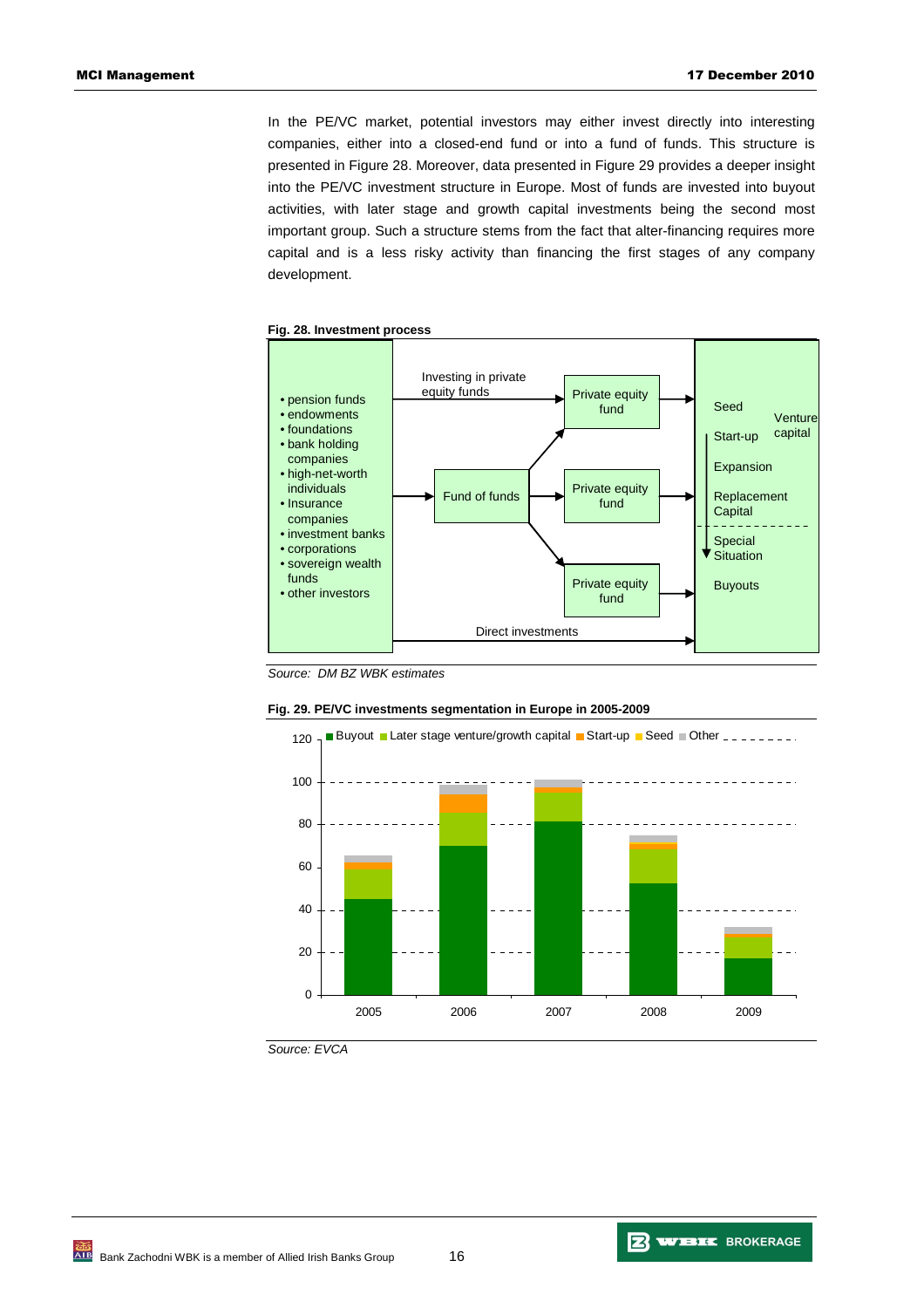# **ABC Data**

ABC Data is MCI's single most important asset and in order to provide a comprehensive view on MCI, below we present our valuation of ABC Data as of the date of our last report on ABC Data, that is 30 September, 2010.

### **Profile**

ABC Data is the leading distributor of IT products in Poland with strong market positions in the Czech Republic and Slovakia. The company has signed cooperation agreements with all important hardware and software providers, including HP, Dell, Microsoft, LG, Intel, Samsung, Acer, Asus, IBM, Toshiba and others. ABC Data acts as a middleman between IT vendors and IT resellers, who offer products to end users, in Poland, the Czech Republic, and Slovakia.

The group's revenues derive mainly from the distribution of classical hardware products. IT equipment and PC components accounted for more than 75% of revenues in 2009.

In 2009 the company generated 80.3% of its revenues from the Polish market, 15.7% from the Czech Republic and 4.0% from Slovakia. However, the share of foreign operations in the group's revenues is likely to grow as key points of ABC Data's strategy include improvement in market position in the Czech and Slovakian markets and possible entry into new countries. In September, 2010, the Company entered the Lithuanian market and in December, 2010, ABC Data acquired Scop Computers, one of the largest IT distributors in Romania.







Source: Company data Source: Company data, DM BZ WBK estimates

The core of ABC Data's operations is its unique centralized ordering system supported by an internet platform and local sales representatives. Most of its sales are conducted through the internet platform (90% of orders placed in 2009), which is an effective and convenient tool for clients, with multiple functions.

Operations in the Czech Republic and Slovakia are based on an efficient and costeffective model and are conducted through a local office in Prague, while the presence in Slovakia is limited only to strictly formal issues (registration of the company, local telephone numbers, local sales representatives). Invoices, client support and business contacts are handled by the local office or sales representatives, which positively affects relations with local clients.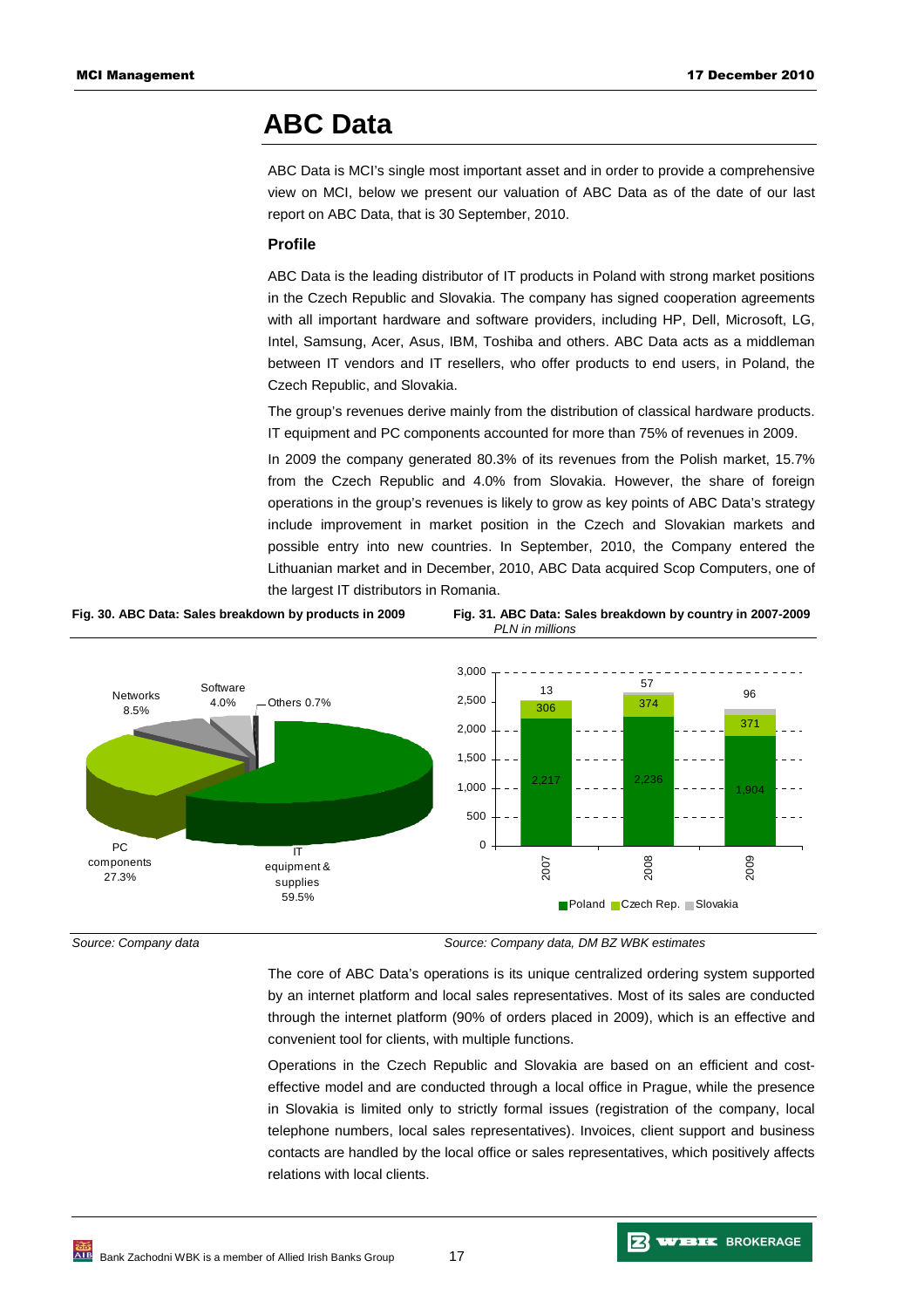ABC Data uses a logistics model based on two distribution centers located in Poland while payments for goods are settled in the respective local currencies. A warehouse in Warsaw services central and northern Poland and could also be used for shipping goods to Lithuania. Southern Poland, the Czech Republic and Slovakia are handled from a warehouse in Sosnowiec.

The location of warehouses ensures that the standard of delivering products to clients within 24 hours of order placement (even to the Czech Republic, Slovakia or Lithuania) can be easily kept. For clients in large agglomerations (Warsaw, Cracow, Katowice) the company offers same-day delivery of goods. ABC Data does not own its own transportation fleet, so the shipments are carried out by external services.

# **Valuation**

Based on our report on ABC Data as of 30 September, 2010, we value ABC Data share at PLN 3.25 using a DCF-valuation. It has to be underlined, however, that our valuation from 30 September, 2010, does not include neither an extraordinary gain from the Optimus warrants (at least PLN 3m, or PLN 0.02/share) nor the recent acquisition of Scop Computers, one of the leading Romanian IT distributors, which we believe will be value-creating.

As outlined in the sensitivity analysis chapter (page 6), ABC Data share price of PLN 3.25 would indicate MCI's valuation of PLN 8.10.

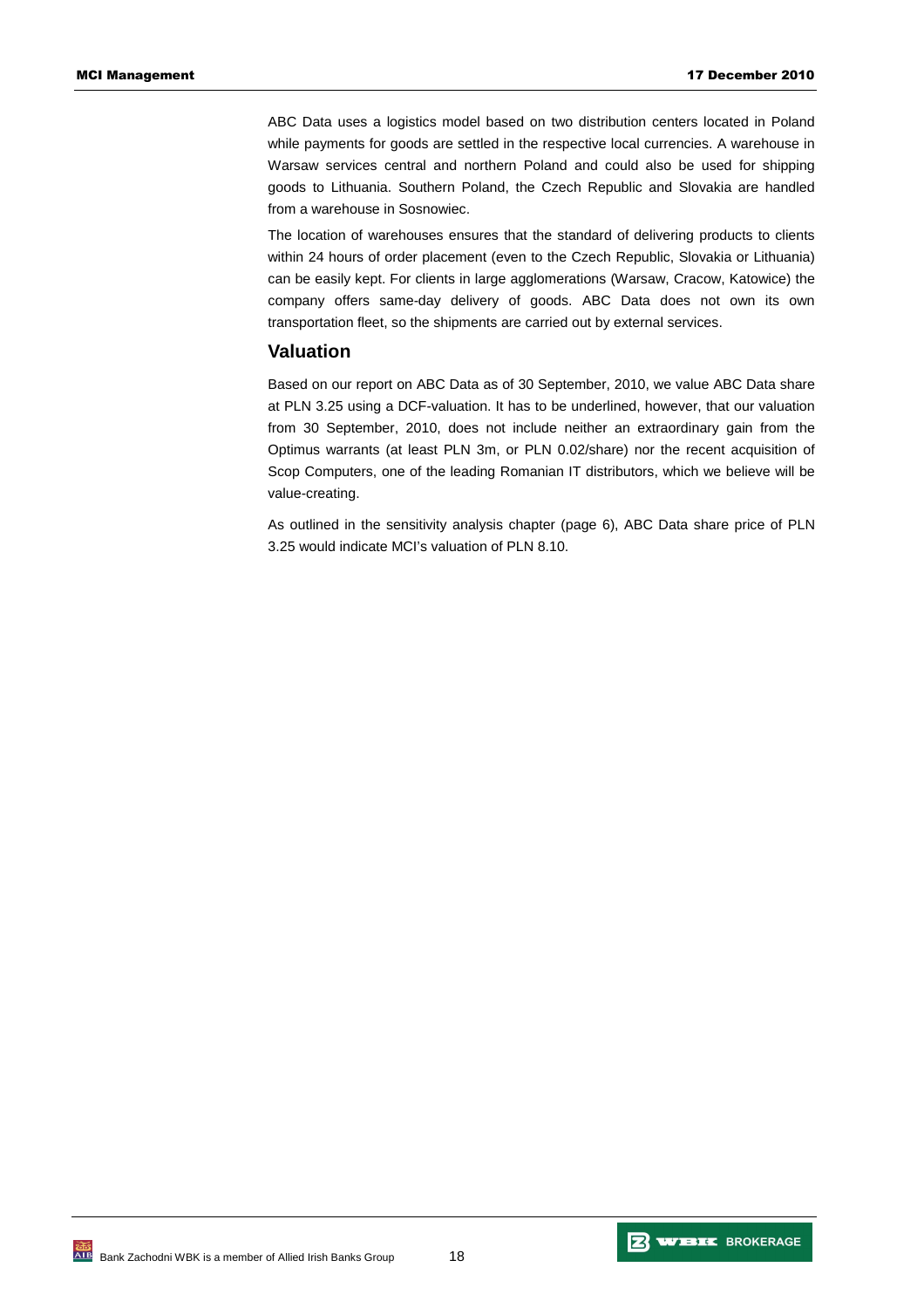# **Valuation Drivers versus Risk Factors**

We see the **PE/VC market development** as the biggest upside of the company. Funds invested in PE/VC investments are relatively low in comparison both to the Western European and CEE standards. Should flow to such investments in Poland increase, MCI surely will be a beneficiary of such changes.

In our valuation, we have not included a potential positive impact of a court ruling with regard to the **JTT case**. If the ruling turns out to be positive, MCI will gain PLN 56m in compensation, or PLN 0.83 per diluted share.

In our valuation model, we have not included a potential gain stemming from **carry interest**, that is from the extra profit in case MCI makes an excessive return on its investments.

**Real estate segment** is yet another upside of the company. According to the agreement with ImmoPartners, an entity from which MCI purchased real estates assets in exchange for shares, MCI has been guaranteed that the company will be refunded all losses on the acquired assets that will be incurred in the period of 24 months. As a result, MCI has a 24-month option on real estate segment assets gains and can generate profits without bearing the associated risks.

We attribute the highest risk to the **sentiment on stock markets**. As a considerable value of the MCI's share price is dependent on ABC Data and other traded companies share prices, a plunge on the WSE would result in huge losses.

**The valuation of non-public assets** is an another risk factor. MCI invests into closedend funds and their value depends on the specific valuations. However, investors do not have access to the valuation of each company comprising particular funds. Such a structure is not a transparent one and investors must take the provided valuations for granted, and thus the risk of assets being unfairly valued exists.

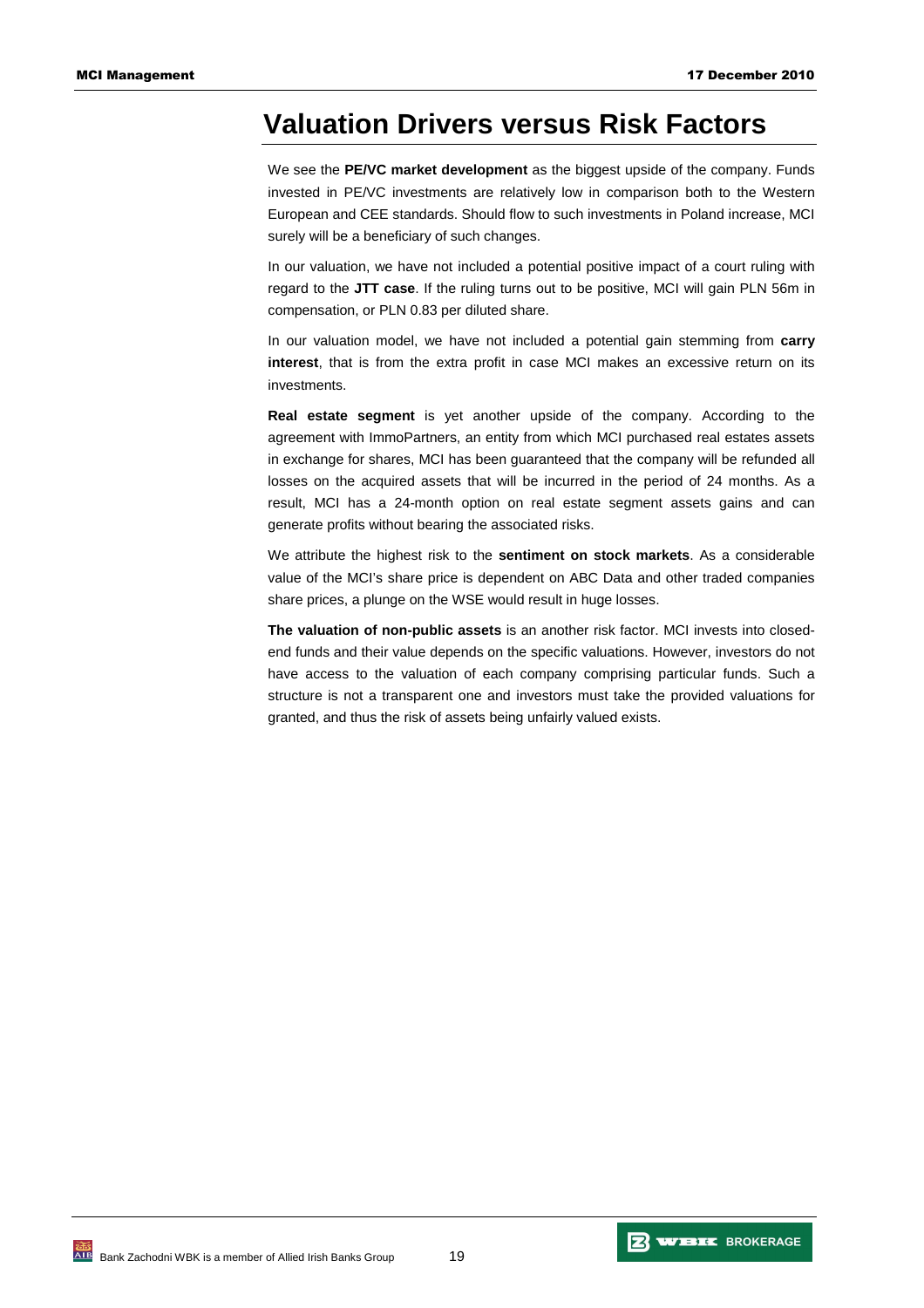# **Financial statements and forecasts**

# **Fig. 32. MCI: Income statement forecasts**

| PLN in millions, unless otherwise stated |        |        |        |        |        |        |
|------------------------------------------|--------|--------|--------|--------|--------|--------|
|                                          | 2008   | 2009   | 2010E  | 2011E  | 2012E  | 2013E  |
| <b>AUM</b>                               | 283    | 418    | 650    | 753    | 935    | 1147   |
| <b>Net sales</b>                         | 1.1    | 8.8    | 16.0   | 21.0   | 25.3   | 31.2   |
| COGS                                     | 0.3    | 1.7    | 4.3    | 4.2    | 5.1    | 6.2    |
| <b>Gross profit</b>                      | 0.8    | 7.1    | 11.7   | 16.8   | 20.3   | 25.0   |
| SG&A                                     | 7.1    | 5.4    | 6.0    | 7.0    | 8.6    | 10.6   |
| Other operating income, net              | 37.8   | 48.3   | 126.0  | 104.0  | 120.5  | 149.5  |
| <b>Operating profit</b>                  | 31.6   | 50.0   | 131.7  | 113.9  | 132.1  | 163.9  |
| Financials, net                          | $-6.4$ | -7.5   | $-6.4$ | $-7.0$ | $-6.9$ | $-6.7$ |
| Profit before tax                        | 25.1   | 42.4   | 125.3  | 106.9  | 125.2  | 157.2  |
| Income tax                               | $-4.3$ | $-2.5$ | 1.1    | 1.9    | 2.2    | 2.7    |
| Net profit                               | 29.4   | 45.0   | 124.3  | 105.0  | 123.0  | 154.5  |
| from discontinued operations             | 8.3    | 0.6    | 0.0    | 0.0    | 0.0    | 0.0    |
| Minority interest                        | 0.4    | 0.0    | 0.0    | 0.0    | 0.0    | 0.0    |
| Net profit for shareholders              | 21.6   | 44.4   | 124.3  | 105.0  | 123.0  | 154.5  |
| AUM growth                               |        | 48%    | 55%    | 16%    | 24%    | 23%    |
| Sales growth                             |        | 699%   | 82%    | 31%    | 20%    | 23%    |
| Gross profit growth                      |        | 744%   | 66%    | 44%    | 20%    | 23%    |
| EBIT growth                              |        | 58%    | 164%   | $-14%$ | 16%    | 24%    |
| Net profit growth                        |        | 106%   | 180%   | $-15%$ | 17%    | 26%    |

Source: Company data, DM BZ WBK estimates

### **Fig. 33. MCI: Balance sheet forecasts**

PLN in millions, unless otherwise stated

|                                     | 2008  | 2009   | 2010E | 2011E | 2012E | 2013E |
|-------------------------------------|-------|--------|-------|-------|-------|-------|
| <b>Current assets</b>               | 18.1  | 57.0   | 67.2  | 68.2  | 70.8  | 75.7  |
| cash and equivalents                | 8.1   | 1.1    | 37.8  | 38.8  | 41.4  | 46.3  |
| other short term investments        | 0.3   | 53.6   | 21.5  | 21.5  | 21.5  | 21.5  |
| accounts receivable                 | 9.5   | 2.2    | 7.9   | 7.9   | 7.9   | 7.9   |
| inventories                         | 0.1   |        |       |       |       |       |
| prepaid expenses                    |       |        |       |       |       |       |
| <b>Fixed assets</b>                 | 281.9 | 276.7  | 462.6 | 566.6 | 687.1 | 836.6 |
| PPE                                 | 1.1   | 0.1    | 0.1   | 0.1   | 0.1   | 0.1   |
| long-term investments               | 267.0 | 272.2  | 459.0 | 563.0 | 683.5 | 833.0 |
| intangibles                         | 0.6   | 0.5    | 0.5   | 0.5   | 0.5   | 0.5   |
| qoodwill                            | 1.8   |        |       |       |       |       |
| long-term receivables               | 9.5   | 0.3    | 0.3   | 0.3   | 0.3   | 0.3   |
| Long-term deferred charges          | 1.9   | 3.6    | 2.7   | 2.7   | 2.7   | 2.7   |
| <b>Total assets</b>                 | 300.0 | 333.7  | 529.8 | 634.8 | 757.8 | 912.3 |
| <b>Current liabilities</b>          | 69.4  | 13.5   | 6.3   | 6.3   | 6.3   | 6.3   |
| bank debt                           | 0.3   | 4.1    | 2.5   | 2.5   | 2.5   | 2.5   |
| accounts payable                    | 11.2  | 1.2    | 0.9   | 0.9   | 0.9   | 0.9   |
| other current liabilities           | 57.9  | 7.2    | 2.9   | 2.9   | 2.9   | 2.9   |
| Deferred income                     |       | 1.0    |       |       |       |       |
| Long-term liabilities               | 22.7  | 54.1   | 86.4  | 86.4  | 86.4  | 86.4  |
| bank debt                           | 21.3  | 7.9    |       |       |       |       |
| other long-term liabilities         | 1.3   | 46.2   | 86.4  | 86.4  | 86.4  | 86.4  |
| Provisions                          | 0.0   |        |       |       |       |       |
| <b>Equity</b>                       | 206.2 | 266.0  | 437.1 | 542.1 | 665.1 | 819.6 |
| share capital                       | 44.7  | 47.313 | 57.6  | 57.6  | 57.6  | 57.6  |
| capital reserves                    | 140.0 | 174.4  | 255.3 | 379.5 | 484.6 | 607.6 |
| net income                          | 21.6  | 44.4   | 124.3 | 105.0 | 123.0 | 154.5 |
| <b>Minority Interest</b>            | 1.7   |        |       |       |       |       |
| <b>Total liabilities and equity</b> | 300.0 | 333.7  | 529.8 | 634.8 | 757.8 | 912.3 |
| Net debt                            | 72.7  | 64.4   | 54.0  | 52.9  | 50.4  | 45.5  |

Source: Company data, DM BZ WBK estimates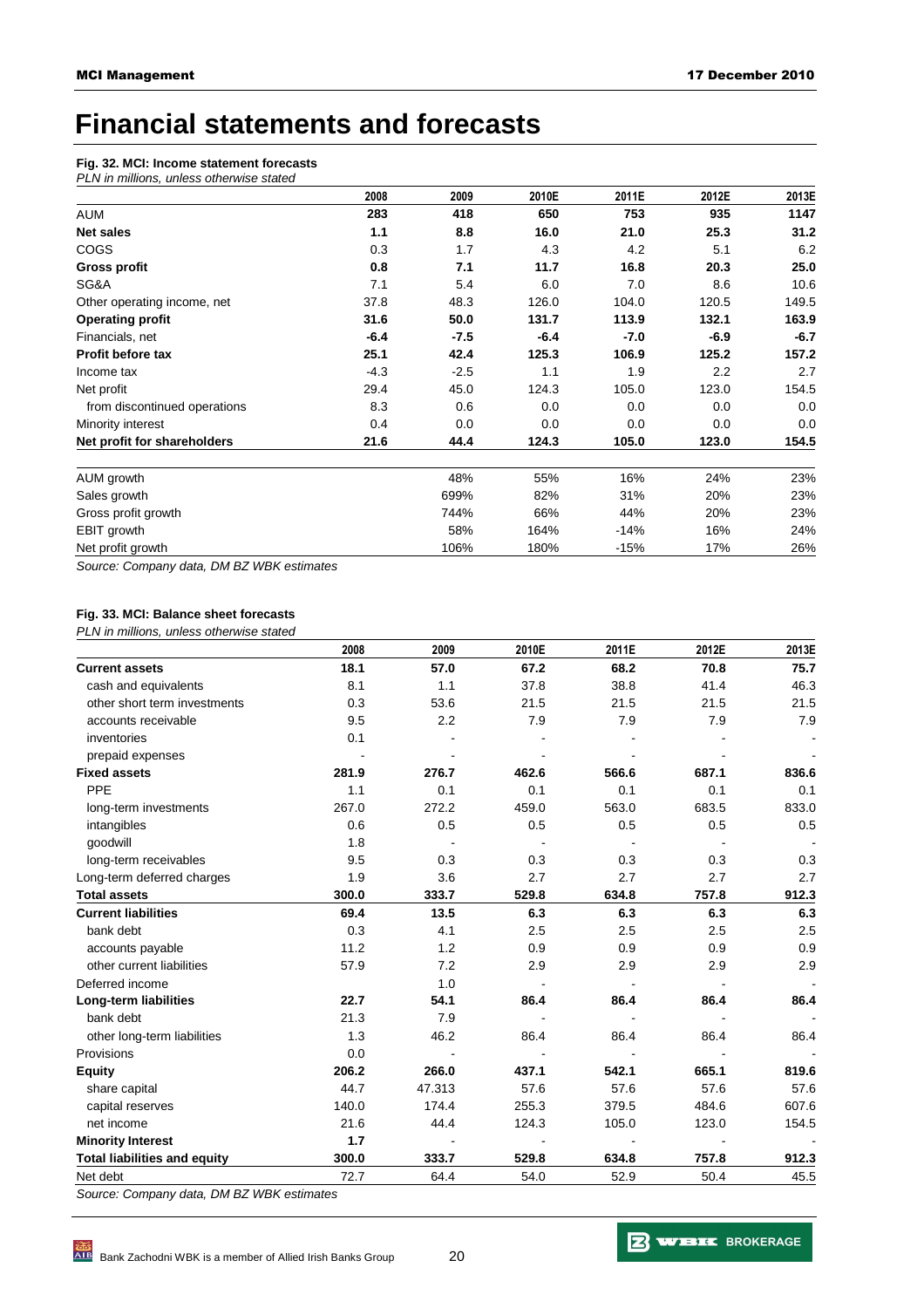### **Fig. 34. MCI: Cash flow statement forecasts**  PLN in milli

| PLN in millions, unless otherwise stated |         |         |         |         |         |         |
|------------------------------------------|---------|---------|---------|---------|---------|---------|
|                                          | 2008    | 2009    | 2010E   | 2011E   | 2012E   | 2013E   |
| Cash flow from operations                | 74.2    | (111.2) | 13.4    | (8.8)   | (9.1)   | (9.4)   |
| Net profit                               | 21.6    | 44.4    | 124.3   | 105.0   | 123.0   | 154.5   |
| Provisions                               |         | 1.0     | (1.0)   |         |         |         |
| Depreciation and amortization            |         |         |         |         |         |         |
| Changes in WC, o/w                       | 9.1     | (2.6)   | (6.0)   |         |         |         |
| inventories                              | (0.1)   | 0.1     |         |         |         |         |
| receivables                              | 0.3     | 7.3     | (5.7)   |         |         |         |
| payables                                 | 9.0     | (10.0)  | (0.3)   |         |         |         |
| Return on investments                    | (31.6)  | (50.0)  | (131.7) | (113.9) | (132.1) | (163.9) |
| Other, net                               | 75.0    | (104.0) | 27.9    |         |         |         |
| <b>Cash flow from investment</b>         | (116.3) | 100.1   | (14.0)  | 9.9     | 11.6    | 14.4    |
| Additions to PPE and intangibles         | (0.6)   | 1.1     |         |         |         |         |
| Change in long-term investments          | (40.0)  | 44.8    | (55.1)  | 9.9     | 11.6    | 14.4    |

Other, net (75.7) 54.2 41.1 - - - **Cash flow from financing 43.0 4.1 37.3 0.0 (0.0) 0.0**  Change in long-term borrowing 21.3 (13.4) (7.9)

Change in short-term borrowing (10.2) 3.8 (1.6) - - - Change in equity and profit distribution  $31.5$  15.4  $46.8$  0.0 (0.0) 0.0 Dividends (paid) - - - - - - Other, net 0.3 (1.7) - - - - **Net change in cash and equivalents 0.8 (7.0) 36.7 1.0 2.5 5.0**  Beginning cash and equivalents **7.3** 8.1 1.1 37.8 38.8 41.4 Ending cash and equivalents **8.1** 1.1 37.8 38.8 41.4 46.3 Source: Company data, DM BZ WBK estimates

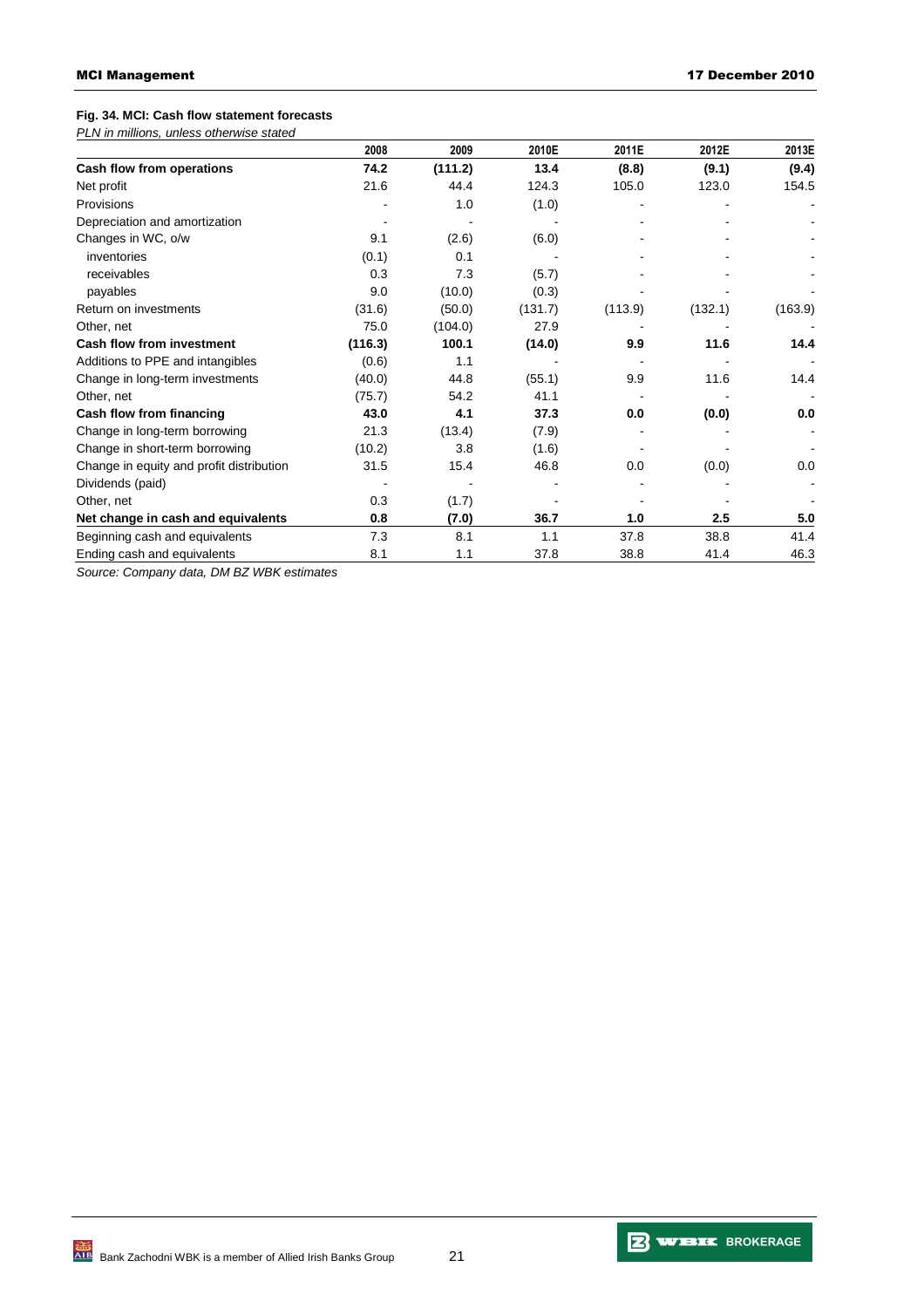# **Dom Maklerski BZ WBK S.A.**

## Institutional Sales Department

| 5A Grzybowska St.       |  |  |  |  |
|-------------------------|--|--|--|--|
| 00-132 Warszawa         |  |  |  |  |
| fax. (+48) 22 586 81 09 |  |  |  |  |

### Equity Research

| Pawel Puchalski, CFA, Head<br>Telecommunications, IT, Mining, Power | tel. (+48) 22 586 80 95    | pawel.puchalski@bzwbk.pl    |
|---------------------------------------------------------------------|----------------------------|-----------------------------|
| Maciej Baranski<br><b>Banks</b>                                     | tel. (+48) 22 586 81 00    | maciej.baranski@bzwbk.pl    |
| Andrzej Szymanski<br>Media, Real Estate, Wood & Paper               | tel. (+48) 22 586 81 59    | andrzej.szymanski@bzwbk.pl  |
| Pawel Burzynski<br>Strategy, Oil & Gas, Chemicals, Biotechnology    | tel. (+48) 22 586 81 55    | pawel.burzynski@bzwbk.pl    |
| Tomasz Sokolowski<br>Pharma, Retail                                 | tel. (+48) 22 586 82 36    | tomasz.sokolowski@bzwbk.pl  |
| Zbigniew Porczyk<br><b>IT Distribution</b>                          | tel. (+48) 22 534 16 10    | zbigniew.porczyk@bzwbk.pl   |
| Maciej Marcinowski, Research Associate                              | tel. (+48) 22 586 82 33    | maciej.marcinowski@bzwbk.pl |
| Lukasz Kosiarski, Research Associate                                | tel. (+48) 22 586 82 25    | lukasz.kosiarski@bzwbk.pl   |
|                                                                     | <b>Sales &amp; Trading</b> |                             |
| Bartek Godlewski, Head                                              | tel. (+48) 22 586 80 44    | bartek.godlewski@bzwbk.pl   |
| Wojciech Wosko                                                      | tel. (+48) 22 586 80 82    | wojciech.wosko@bzwbk.pl     |
| Kamil Cislo                                                         | tel. (+48) 22 586 80 90    | kamil.cislo@bzwbk.pl        |
| <b>Marcin Stosio</b>                                                | tel. (+48) 22 586 81 93    | marcin.stosio@bzwbk.pl      |

Blazej Leskow **blazej Leskow** tel. (+48) 22 586 81 57 blazej.leskow@bzwbk.pl Pawel Szczepanski bel. (+48) 22 586 85 15 pawel.szczepanski@bzwbk.pl

Marcin Kuciapski tel. (+48) 22 586 80 96 marcin.kuciapski@bzwbk.pl

#### LIMITATION OF LIABILITY

This material was produced by Dom Maklerski BZ WBK S.A., entity that is subject to the regulations of the Act on Public Offering, Conditions Governing the Introduction of Financial Instruments to Organised Trading, and Public Companies dated July 29th 2005 (Journal of Laws of 2005, No.184 item 1539), Act on Trading in Financial Instruments dated July 29th 2005 (Journal of Laws of 2005, No.184 item 1537), Act on Capital Market Supervision dated July 29th 2005 (Journal of Laws of 2005, No.184 item 1538). It is addressed to qualified investors as defined under the above indicated regulations and to Clients of Dom Maklerski BZ WBK S.A. entitled to gain recommendations based on the brokerage services agreements.

All trademarks, service marks and logos used in this report are trademarks or service marks or registered trademarks or service marks of Dom Maklerski BZ WBK S.A.

This document is not to be used or considered as an offer to sell or solicitation of an offer to buy any securities. It is distributed by Dom Maklerski BZ WBK S.A. Dom Maklerski BZ WBK S.A. may not have taken any steps to ensure that the securities referred to in this report are suitable for any particular investor. Dom Maklerski BZ WBK S.A. will not treat recipients of this report as its customers by virtue of their receiving this report. The investments and services contained or referred to in this report may not be suitable for particular investor and it is recommended to consult an independent investment advisor in case of doubts about such investments or investment services. Nothing in this report constitutes investment, legal, accounting or tax advice, or a representation that any investment or strategy is suitable or appropriate to investor's individual circumstances, or otherwise constitutes a personal recommendation to particular investor.

Affiliates of Dom Maklerski BZ WBK S.A. may, from time to time, to the extent permitted by law, participate or invest in financing transactions with MCI Management S.A. ("Issuer"), perform services for or solicit business from such issuer, and/or have a position or effect transactions in the financial instruments issued by the issuer ("financial instruments"). Dom Maklerski BZ WBK S.A. may, to the extent permitted by applicable UK law and other applicable law or regulation, effect transactions in the Financial instruments before this material is published to recipients. Unless otherwise permitted by law in the applicable jurisdiction, only authorised affiliates of Dom Maklerski BZ WBK S.A. will effect orders for Financial instruments from customers in such jurisdiction. This material may relate to investments or services of a person outside of the United Kingdom or to other matters which are not regulated by the Financial Services Authority and further details as to where this may be the case are available upon request in respect of this material.

**2 WEEK BROKERAGE**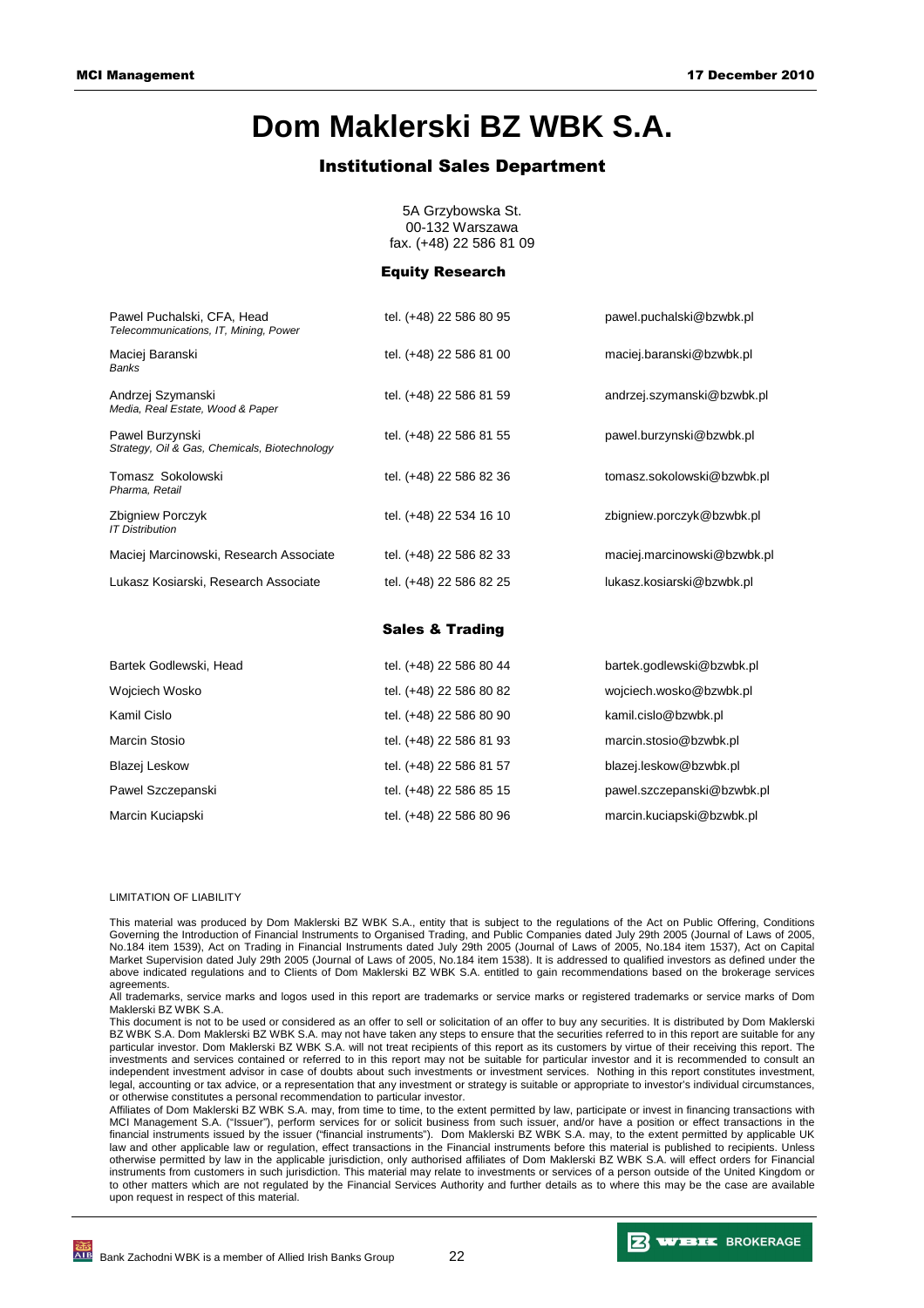Information and opinions contained herein have been compiled or arrived at by Dom Maklerski BZ WBK S.A. from sources believed to be reliable, but Dom Maklerski BZ WBK S.A. does not accept liability for any loss arising from the use hereof or makes any representation as to their accuracy or completeness. This document is not to be relied upon as such and should not be used in substitution for the exercise of independent judgement. Dom Maklerski BZ WBK S.A. may have issued and may in the future issue other reports that are inconsistent with, and reach different conclusions from, the information presented in this report. Those reports reflect the different assumptions, views and analytical methods of the analysts who prepared them and DM BZ WBK is under no obligation to ensure that such other reports are brought to the attention of any recipient of this report. Dom Maklerski BZ WBK S.A. and its affiliates shall have no responsibility or liability whatsoever in respect of any inaccuracy in or omission from this document prepared by Dom Maklerski BZ WBK S.A. or sent by Dom Maklerski BZ WBK S.A. to any person in connection with the offering of the Financial instruments and any such person shall be responsible for conducting his own investigation and analysis of the information contained or referred to in this document and of evaluating the merits and risks involved in the Financial instruments forming the subject matter of this or other such document. The information and opinions contained herein are subject to change without notice.

Dom Maklerski BZ WBK S.A. is not responsible for damages resulting from putting orders based on this document.

THIS DOCUMENT DOES NOT CONSTITUTE AN OFFER OR INVITATION TO SUBSCRIBE FOR OR PURCHASE ANY FINANCIAL INSTRUMENTS AND NEITHER THIS DOCUMENT NOR ANYTHING CONTAINED HEREIN SHALL FORM THE BASIS OF ANY CONTRACT OR COMMITMENT WHATSOEVER. IT IS BEING FURNISHED TO YOU SOLELY FOR YOUR INFORMATION AND MAY NOT BE REPRODUCED OR REDISTRIBUTED TO ANY OTHER PERSON. THIS DOCUMENT IS NOR ANY COPY HEREOF NOT TO BE DISTRIBUTED DIRECTLY OR INDIRECTLY IN THE UNITED STATES, CANADA, AUSTRALIA OR JAPAN OR TO ANY CITIZEN OR RESIDENT OF THE UNITED STATES, CANADA, AUSTRALIA OR JAPAN WHERE ITS DISTRIBUTION MAY BE RESTRICTED BY LAW. ITS DISTRIBUTION MAY BE RESTRICTED BY LAW IN OTHER COUNTRIES. PERSONS WHO DISTRIBUTE THIS DOCUMENT SHOULD MAKE THEMSELVES AWARE OF AND ADHERE TO ANY SUCH RESTRICTIONS.

TO ANY US PERSON OR TO ANY PERSON IN THE UNITED KINGDOM OTHER THAN AN AUTHORISED PERSON OR EXEMPTED PERSON OR ANY OTHER PERSON FALLING WITHIN ARTICLES 19(5), 38, 47 AND 49 OF THE FINANCIAL SERVICES AND MARKETS ACT 2000 (FINANCIAL PROMOTION) ORDER 2001. NEITHER THIS REPORT NOR ANY COPY HEREOF MAY BE DISTRIBUTED IN ANY JURISDICTION OUTSIDE THE UK WHERE ITS DISTRIBUTION MAY BE RESTRICTED BY LAW. PERSONS WHO RECEIVE THIS DOCUMENT SHOULD MAKE THEMSELVES AWARE OF AND ADHERE TO ANY SUCH RESTRICTIONS.

THIS DOCUMENT HAS NOT BEEN PREPARED BY OR IN CONJUNCTION WITH ISSUER. INFORMATION IN THIS DOCUMENT MUST NOT BE RELIED UPON AS HAVING BEEN AUTHORISED OR APPROVED BY ISSUER THE OPINIONS EXPRESSED HEREIN ARE SOLELY THOSE OF DOM MAKLERSKI BZ WBK S.A

DOM MAKLERSKI BZ WBK S.A. INFORMS THAT INVESTING OF FINANCIAL INSTRUMENTS IMPLIES THE RISK OF LOSING PART OR ALL THE INVESTED ASSETS.

DOM MAKLERSKI BZ WBK S.A. INDICATES THAT THE PRICE OF THE FINANCIAL INSTUMENTS IS INFLUENCED BY LOTS OF DIFFERENT FACTORS, WHICH ARE OR CAN BE INDEPENDENT FROM ISSUER AND ITS BUSINESS RESULTS, I.E. CHANGING ECONOMICAL, LAW, POLITICAL OR TAX CONDITION.

THE DECISION TO PURCHASE ANY OF THE FINANCIAL INSTRUMENTS SHOULD BE MADE ONLY ON THE BASIS OF THE PROSPECTUS, OFFERING CIRCULAR OR OTHER DOCUMENTS AND MATERIALS WHICH ARE PUBLISHED ON GENERAL RELEASE ON THE BASIS OF POLISH LAW.

In preparing this document Dom Maklerski BZ WBK S.A. made use of the following valuation methods:

1) discounted cash flows ("DCF"); and

2) comparative.

The DCF valuation method is based on expected future discounted cash flows. One advantage of the DCF valuation method is that it takes into account all cash streams reaching the Issuer and the cost of money over time. Some disadvantages of the DCF valuation method are that a large number of parameters and assumptions need to be estimated; and the valuation is sensitive to changes in those parameters.

The comparative valuation method is based on the economic rule of "one price". Some advantages of the comparative valuation method are that the analyst need only estimate a small number of parameters; the valuation is based on current market conditions; the relatively large accessibility of indicators for companies being compared; and that there is an extensive knowledge of the comparative method among investors. Some disadvantages of valuation by the comparative method are the considerable sensitivity of the results of the valuation on the choice of companies to the comparative group; the method can lead to a simplification of the picture of the company which in turn can lead to omitting certain important factors (e.g. growth dynamics, extra-operational assets, corporate governance, the repeatability of results, differences in applied accounting standards); and the uncertainty of the effectiveness of a market valuation of companies being compared.

Explanations of special terminology used in the recommendation: EBIT – earnings before interest and tax EBITDA – earnings before interest, taxes, depreciation, and amortization P/E – price-earnings ratio EV – enterprise value (market capitalisation plus net debt) PEG - P/E to growth ratio EPS - earnings per share CPI – consumer price index WACC - weighted average cost of capital CAGR – cumulative average annual growth P/CE – price to cash earnings (net profit plus depreciation and amortisation) ratio NOPAT – net operational profit after taxation FCF - free cash flows BV – book value ROE – return on equity Recommendation definitions:

Buy - indicates a stock's total return to exceed more than 15% over the next twelve months. Hold - indicates a stock's total return to be in range of 0%-15% over the next twelve months. Sell - indicates a stock's total return to be less than 0% over the next twelve months.

Over the last three months Dom Maklerski BZ WBK S.A. issued 10 Buy recommendations, 2 Hold recommendations and 1 Sell recommendations.

The Issuer does not hold shares of Dom Maklerski BZ WBK S.A.

Neither members of the Issuer authorities nor their relatives are members of the management board or supervisory board of Dom Maklerski BZ WBK S.A. No person engaged in preparing the report is a relative of the members of the Issuer's authorities and none of those persons or their relatives are party to any agreement with the Issuer, which would be concluded on different basis than agreements between Issuer and consumers. Among those, who prepared and who did not prepare this document but had or might have had the access to it, there may be such individuals who hold shares of the Issuer in the amount which does not exceed 5% of the share capital.

Currently Dom Maklerski BZ WBK S.A. is a party to any agreement connected with the price of financial instruments issued by Issuer.

Dom Maklerski BZ WBK S.A. did not buy or sell any financial instruments issued by the Issuer on its own account, in order to realize investment subissue or service agreements.

Dom Maklerski BZ WBK S.A. does not act as issuer's market maker for the shares of the Issuer on principles specified in the Regulations of the Warsaw Stock Exchange.